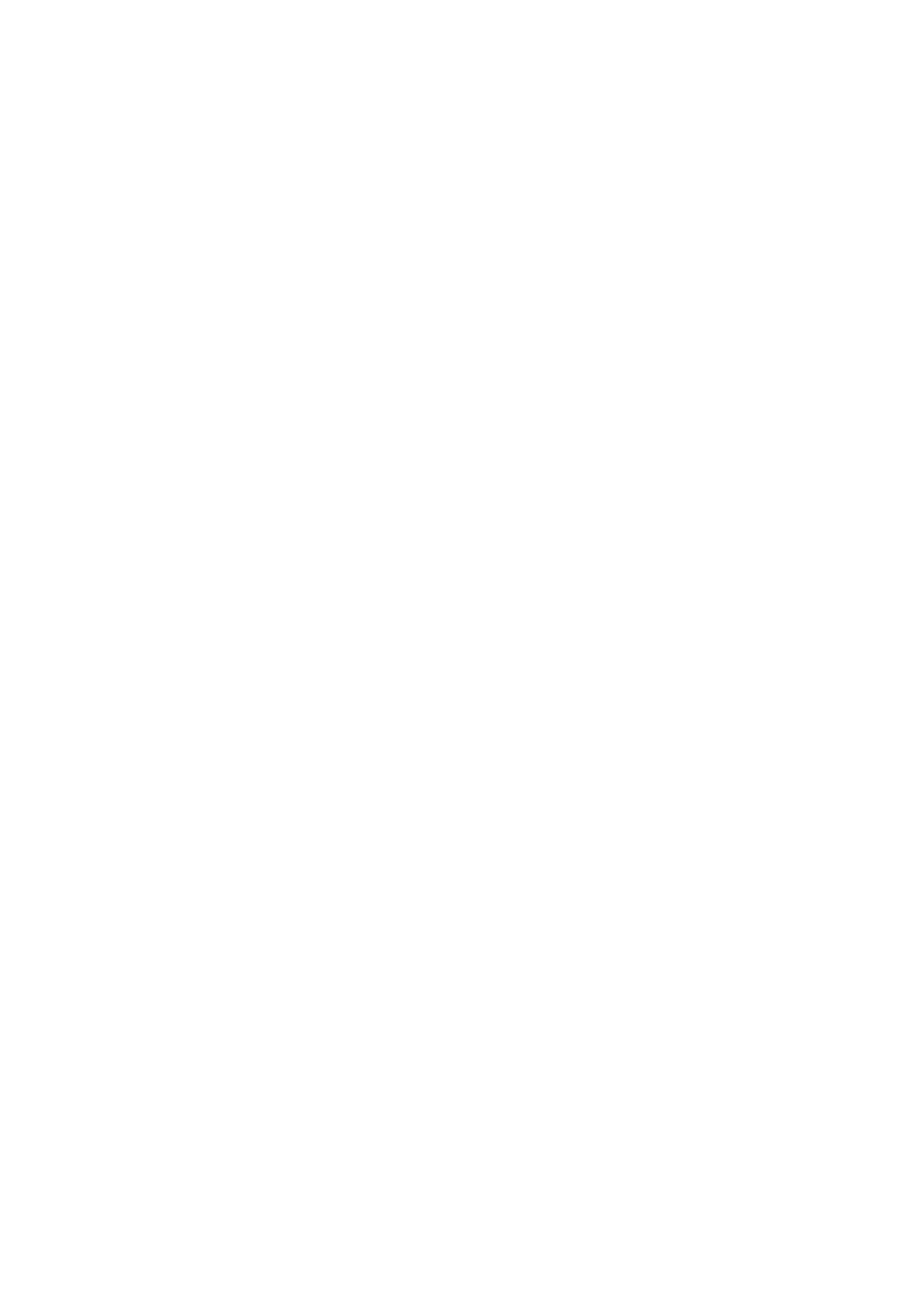# **The Public Interest Advocacy Centre**

The Public Interest Advocacy Centre (PIAC) is an independent, non-profit law and policy organisation that works for a fair, just and democratic society, empowering citizens, consumers and communities by taking strategic action on public interest issues.

PIAC identifies public interest issues and, where possible and appropriate, works co-operatively with other organisations to advocate for individuals and groups affected. PIAC seeks to:

- expose and redress unjust or unsafe practices, deficient laws or policies;
- promote accountable, transparent and responsive government;
- encourage, influence and inform public debate on issues affecting legal and democratic rights; and
- promote the development of law that reflects the public interest;
- develop and assist community organisations with a public interest focus to pursue the interests of the communities they represent;
- develop models to respond to unmet legal need; and
- maintain an effective and sustainable organisation.

Established in July 1982 as an initiative of the (then) Law Foundation of New South Wales, with support from the NSW Legal Aid Commission, PIAC was the first, and remains the only broadly based public interest legal centre in Australia. Financial support for PIAC comes primarily from the NSW Public Purpose Fund and the Commonwealth and State Community Legal Services Program. PIAC also receives funding from Trade and Investment, Regional Infrastructure and Services NSW for its work on energy and water, and from Allens for its Indigenous Justice Program. PIAC also generates income from project and case grants, seminars, consultancy fees, donations and recovery of costs in legal actions.

# **Energy + Water Consumers' Advocacy Program**

This Program was established at PIAC as the Utilities Consumers' Advocacy Program in 1998 with NSW Government funding. The aim of the program is to develop policy and advocate in the interests of low-income and other residential consumers in the NSW energy and water markets. PIAC receives policy input to the program from a community-based reference group whose members include:

- Council of Social Service of NSW (NCOSS);
- Combined Pensioners and Superannuants Association of NSW;
- Park and Village Service;
- **Ethnic Communities Council NSW:**
- Rural and remote consumers;
- Retirement Villages Residents Association;
- Physical Disability Council NSW; and
- Affiliated Residential Park Residents Association.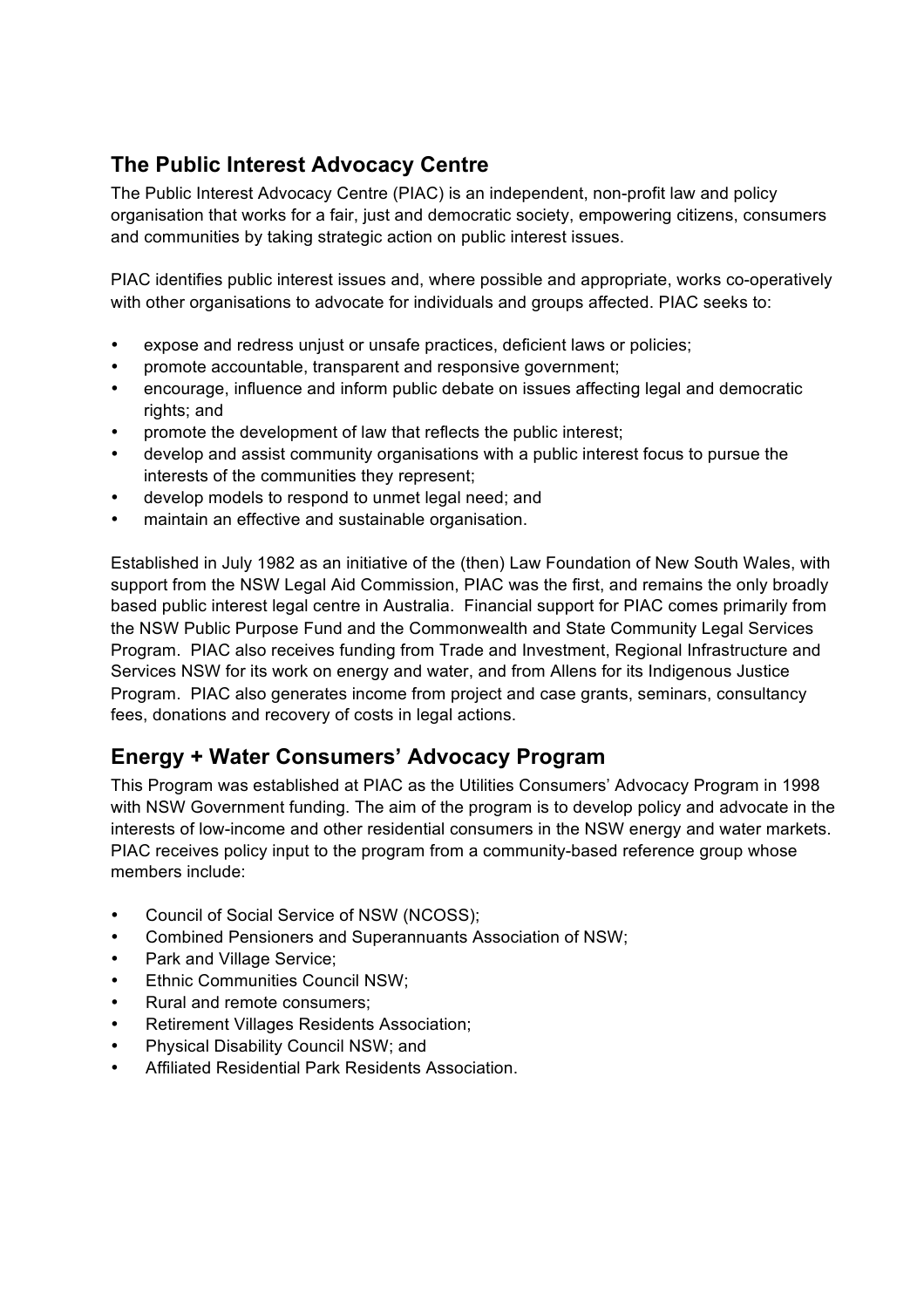# **Introduction**

PIAC thanks the Senate Select Committee on Electricity Prices (the Committee) for the opportunity to comment on a number of factors associated with the challenge of electricity affordability. In making the following comments and recommendations, PIAC is guided by the fundamental principle that adequate and affordable access to energy is an essential precondition to living a dignified life and the fulfilment of a number of human rights. It is, therefore, incumbent on policy makers, regulators and electricity companies to ensure that all consumers are able to remain connected to the essential service of electricity, including the increasing number who face difficulty in paying their bills due to the significant recent increases in prices.

PIAC's comments and recommendations are outlined below under the individual Terms of Reference (ToR) to which they respond. It should be noted that, because primary responsibility for electricity regulation has historically rested with the States and Territories, PIAC's primary focus in this submission is on the situation in PIAC's home State of NSW. PIAC nonetheless believes that many of these comments are more broadly applicable to other jurisdictions in the National Energy Market (NEM) and across Australia.

#### *ToR 1(a): identification of the key causes of electricity price increases over recent years and those likely in the future*

Electricity prices have increased significantly in recent years, rising by 50% in NSW since 2009. While it is possible to identify that, for example, there have been significant increases in network expenditure, the reasons for these increases are not easily identifiable. In PIAC's view, the complex and opaque nature of electricity pricing is one of the key sources of consumer frustration in this area. The extreme complexity of electricity pricing processes, at both the distribution network service provider (DNSP) and retail levels, makes engaging with these processes extremely difficult for consumers and consumer organisations with limited resources and technical expertise. Consumer organisations understand well the social impacts of rising electricity prices; however, these matters do not fall within the scope of price-setting processes.

That said, it is possible to highlight a number of contributing factors that have influenced recent electricity price increases, including:

- DNSP reliability standards;
- the introduction of green schemes, (including, but not limited to, the carbon tax);
- State-based feed-in tariffs for domestic solar panels;
- regulatory frameworks for price setting; and
- the productivity of State-owned DNSPs, which has fallen behind that of privatised DNSPs (see Attachment 1).

In the case of NSW, PIAC also submits that the NSW retail electricity price regulator, the Independent Pricing and Regulatory Tribunal (IPART), has not been given a 'suitable degree of discretion in making the determination' that would benefit consumers and facilitate 'a stable and efficient electricity market'.<sup>1</sup> PIAC draws attention to IPART's analysis that the requirement for IPART to base a retailer's energy purchase cost on the higher of market price and long-run marginal cost has led to customer bills being between 7.1% and 9.5% higher than would

<sup>&</sup>lt;sup>1</sup> IPART, *Changes in regulated electricity retail prices from 1 July 2012–Final report (2012), 90.*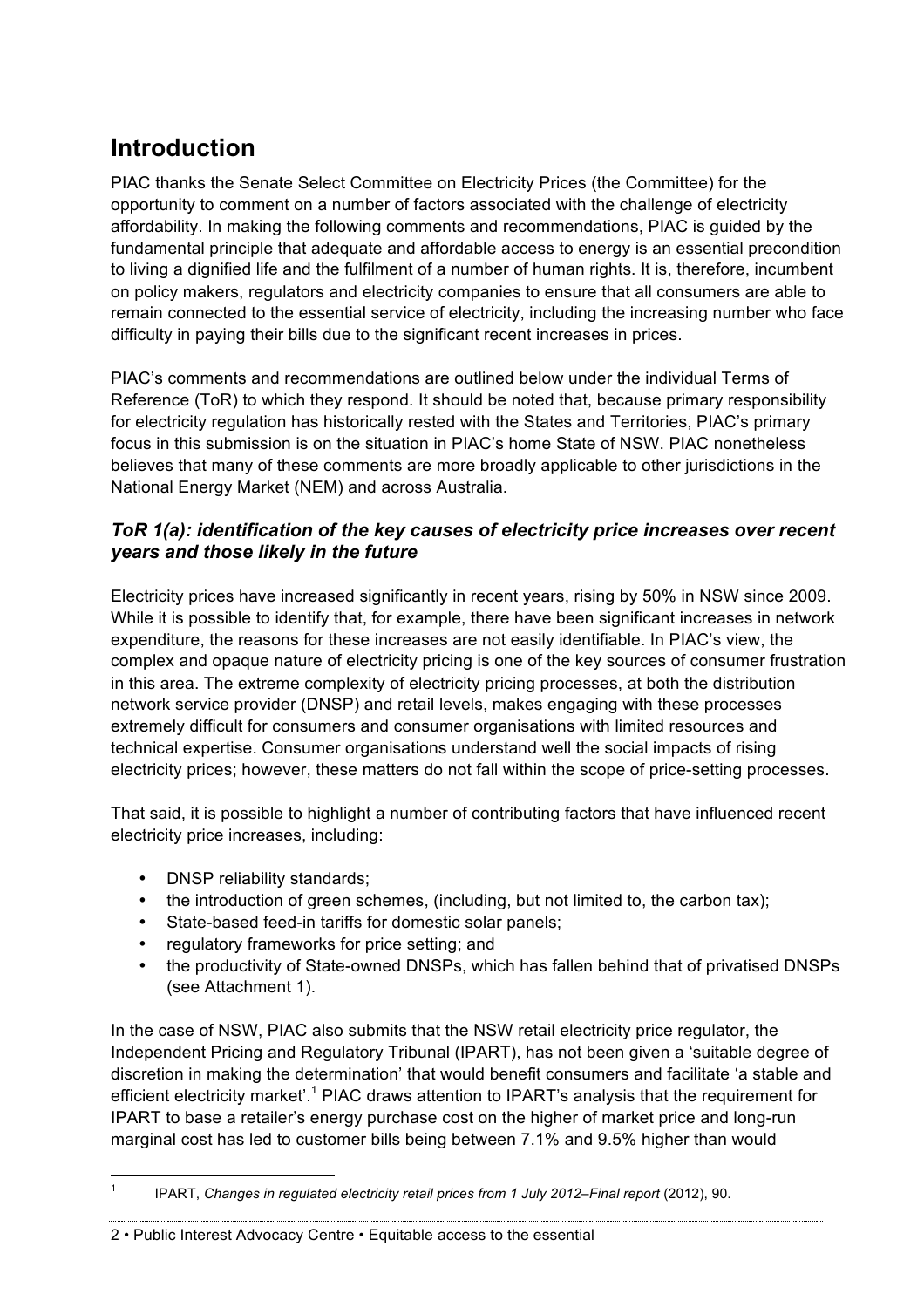otherwise be the case.<sup>2</sup> PIAC would like to see IPART given discretion regarding issues such as calculating energy purchase costs to prevent such unnecessary price increases.

While many of these factors are assessed individually, there has been no attempt to undertake a holistic and thorough analysis of the way all these inputs interact to place electricity prices on a steep upward trajectory. For example, IPART recently noted that DNSP costs were being 'driven by their major capital investment program to … meet more rigorous licensing conditions intended to improve network security and reliability'.<sup>3</sup> Nevertheless, the AEMC's recent examination of reliability standards in NSW modelled the effect of only modest reductions in those standards with those models then projecting only very small potential advantage to consumers—without examining the interaction of reliability standards with other electricity cost drivers.

Because they involve long-term investment, many of these inputs have ramifications on price over a number of years, so it is important to get policy settings right as quickly as possible. For instance, NSW distribution network prices will soon be reset for a five-year period. As DNSPs must provide their proposals to the Australian Energy Regulator in June 2013, any augmentation of the regulatory framework, such as introducing benchmarks for performance (which is being examined by the Productivity Commission—see Attachment 1), must come into force well in advance of that date to see improvements realised before 2019.

#### *Recommendation 1*

*PIAC recommends that a holistic examination of all facets of the retail electricity cost stack be undertaken for each jurisdiction, to examine outcomes including the possible interaction of different elements to produce unnecessarily high costs.*

#### *ToR 1(b): legislative and regulatory arrangements and drivers in relation to network transmission and distribution investment decision making and the consequent impacts on electricity bills, and on the long term interests of consumers*

Transmission and distribution investments are a key determinant of retail electricity prices. Network costs constitute up to  $56.8\%$ <sup>4</sup> of annual electricity bills for NSW residential consumers (see breakdown of electricity bills under (e) (iv), below). As a result, the legislative and regulatory arrangements and drivers in relation to these investment decisions are a key issue for any inquiry into electricity prices to consider.

However, different aspects of network regulation are currently being examined by three separate inquiries, in addition to this inquiry. These are:

- the Productivity Commission inquiry into aspects of national electricity network regulation, due to publish its draft report in October 2012 and deliver its final report to the Australian Government on 9 April 2013:<sup>5</sup>
- the Standing Council on Energy and Resources' review of the limited merits review regime for electricity network price determinations, due to be completed by

 $\frac{2}{3}$  Ibid.

 $\frac{3}{4}$  Ibid 4.

 $\frac{4}{5}$  Ibid 10.

<sup>5</sup> Productivity Commission, *Electricity network regulation* (2012), <www.pc.gov.au/projects/inquiry/electricity> at 3 September 2012.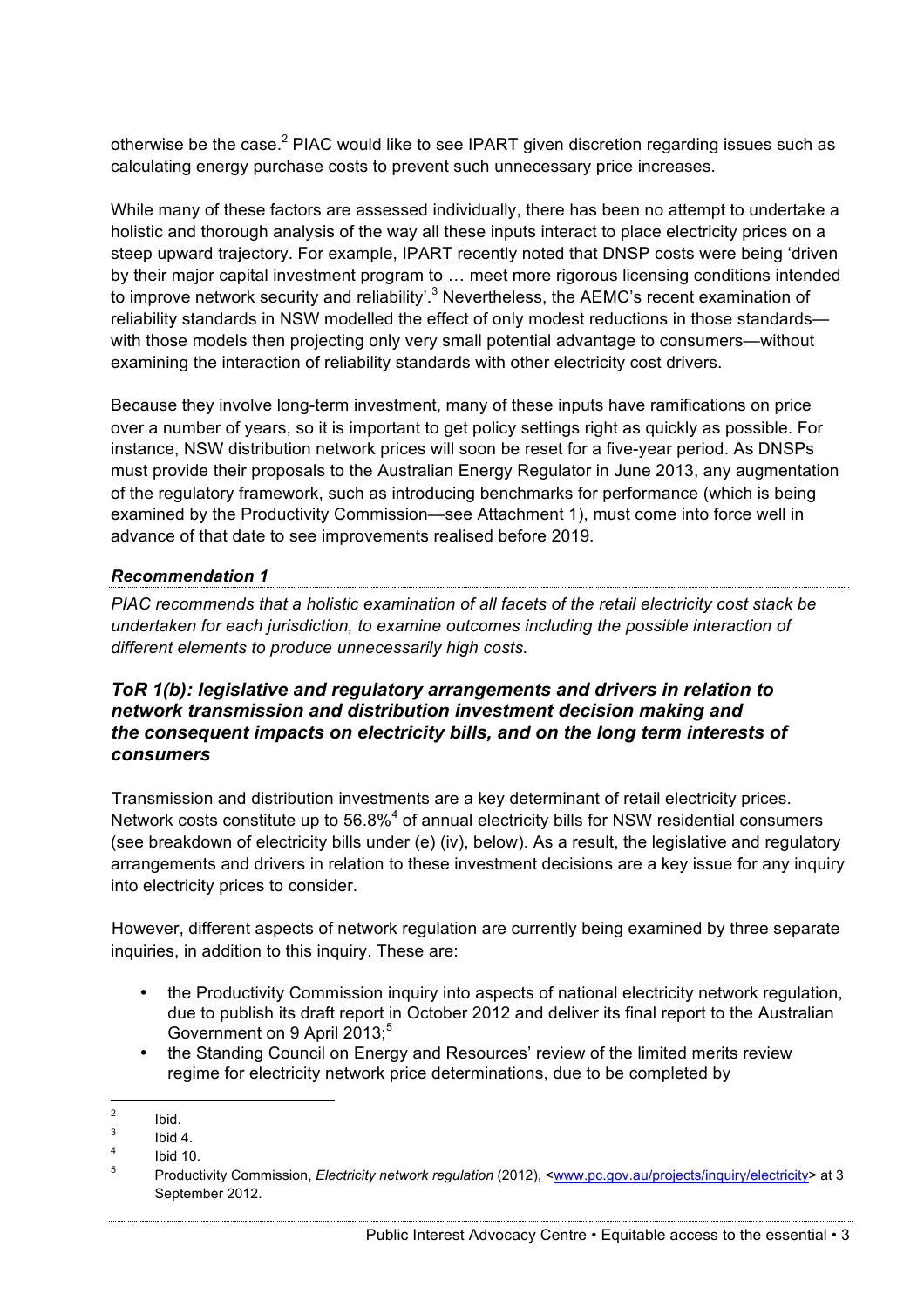30 September 2012;<sup>6</sup> and

• the Australian Energy Market Commission's (AEMC) review of the National Electricity Rules in relation to matters including the economic regulation of distribution network service providers, due for completion in November 2012.<sup>7</sup>

The fact that these processes are ongoing makes it difficult to provide meaningful comment on regulatory arrangements, as these arrangements may be on the verge of significant change. PIAC's submission to the Productivity Commission inquiry is included as Attachment 1. That submission details some of the changes PIAC would like to see made to electricity network regulation.

In addition, PIAC affirms the need for network transmission and distribution price determinations to be guided by the principles of the National Electricity Objective (NEO), as outlined in the National Electricity Law, namely:

to promote efficient investment in, and efficient operation and use of, electricity services for the long term interests of consumers of electricity with respect to:

- 1. price, quality, safety, reliability, and security of supply of electricity; and
- 2. the reliability, safety and security of the national electricity system.

PIAC takes the view that the electricity system can only be considered to be working in the longterm interests of consumers with regard to price and security of supply if issues related to affordability are considered and addressed as part of energy policy initiatives. PIAC submits that this cannot be considered to be the case where residential customer disconnections in NSW have increased from 15,835 in 2009/10 to 18,561 in 2010/11 (the two most recent years for which figures are available). $9$  There has also been a significant increase in complaints to the Energy and Water Ombudsman of NSW (EWON), with the number for 2011/12 projected to be 30% higher than the previous year.<sup>10</sup> If investment decisions price consumers out of access to an essential service, and produce such significant increases in disconnection and customer complaints, PIAC questions whether the system can be considered to be working in the long-term interests of consumers.

Efficiency is a primary concern within the NEO yet there is no explicit reference to maintaining access to an essential service. This is also reflected in more recent forms of energy policy development with the draft of the Australian Government's Energy White Paper noting that the most efficient way to deal with affordability is through a social safety net and not by market or price regulation.<sup>11</sup>

This may indeed be the case from a purely efficiency-based point of view. However, relegating affordability to a social safety net that is not funded by the market means that prices are free to rise without any consideration to the funds needed to augment the safety net accordingly. The

<sup>&</sup>lt;sup>6</sup> SCER, *Limited merits review<www.scer.gov.au/workstreams/energy-market-reform/limited-merits-review/> at* 3 September 2012.

<sup>7</sup> AEMC, *Economic regulation of network service providers* (2012), www.aemc.gov.au/electricity/rulechanges/open/economic-regulation-of-network-service-providers-.html as at 3 September 2012.

<sup>8</sup> **National Electricity Act 1996** (SA), pt 1, cl 7.

<sup>9</sup> IPART, *Electricity retail businesses' performance against customer service indicators in NSW*, 2012, 36.<br><sup>10</sup> EWON Latest complaint statistics (2012), s http://www.ewen.com.ou/index.cfm/aublications/

<sup>10</sup> EWON, *Latest complaint statistics,* (2012), < http://www.ewon.com.au/index.cfm/publications/

newsletters/ewonews-issue-25/latest-complaint-statistics/#Snapshot\_Growth> at 6 September 2012. <sup>11</sup> Australian Government, *Draft Energy White Paper* (2012), 109.

<sup>4</sup> • Public Interest Advocacy Centre • Equitable access to the essential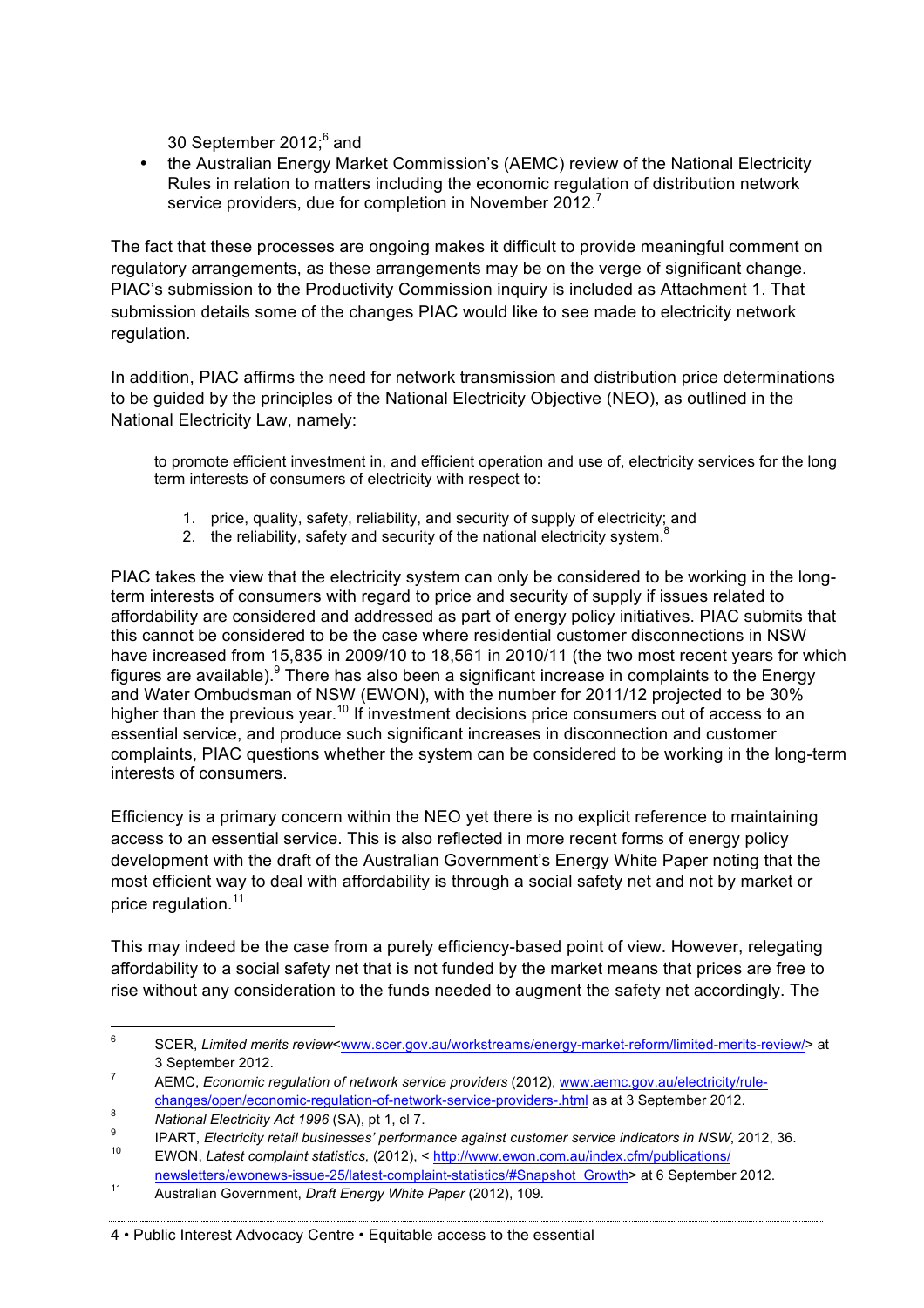result has been, and continues to be, sizeable and regular electricity price rises while social payments, emergency assistance and concessions increase at a vastly slower pace, because the governments funding them are under significant budgetary pressure.

In PIAC's view, any analysis of electricity prices must include an analysis of the social safety net that is struggling to keep people connected to this essential service. Allowing these two issues to continue without any link will see the divide between electricity costs and assistance grow even greater than it is today – with the inevitable result that more and more vulnerable consumers will lose access to electricity, or only be able to maintain access by making unreasonable sacrifices in other aspects of their spending.

PIAC agrees that governments are right to investigate and work towards energy security. However, there is a growing risk that by favouring security and efficiency in future policy discussion we are facilitating a very secure electricity market that fewer people can remain connected to. For this reason, PIAC submits that the NEO should be amended to insert the words 'affordable access' in point 1. This would ensure that investment and operation of the electricity system takes account of the challenges an increasing number of consumers face in staying connected (ie, retaining their access) to electricity.

#### *Recommendation 2*

*PIAC recommends that the National Electricity Objective be amended to read:*

*to promote efficient investment in, and efficient operation and use of, electricity services for the long term interests of consumers of electricity with respect to:*

- *1. price, quality, affordable access, safety, reliability, and security of supply of electricity; and*
- *2. the reliability, safety and security of the national electricity system.*

#### *ToR 1(d): investigation of mechanisms that could assist households and business to reduce their energy costs, including:*

#### *ToR 1(d)(i): the identification of practical low cost energy efficiency opportunities to assist low income earners reduce their electricity costs*

PIAC submits that there is limited remaining scope to help low-income consumers through measures such as energy efficient light bulbs, door snakes and water-saving showerheads. These products have been aggressively distributed, including by energy providers, and have therefore achieved significant market penetration, if not saturation. Alternative, more impactful approaches are now required in order to help low-income consumers share some of the benefits of reduced energy consumption.

### **Help purchasing energy-efficient appliances**

A key energy efficiency opportunity available to help low-income consumers reduce their electricity costs is to provide assistance in purchasing more energy-efficient appliances. Lowincome consumers often buy appliances with a low purchase price but which use higher amounts of electricity and are therefore ultimately more expensive.

The key existing program that assists low-income consumers to purchase energy efficient whitegoods is the No Interest Loan Scheme (NILS). NILS-type schemes exist throughout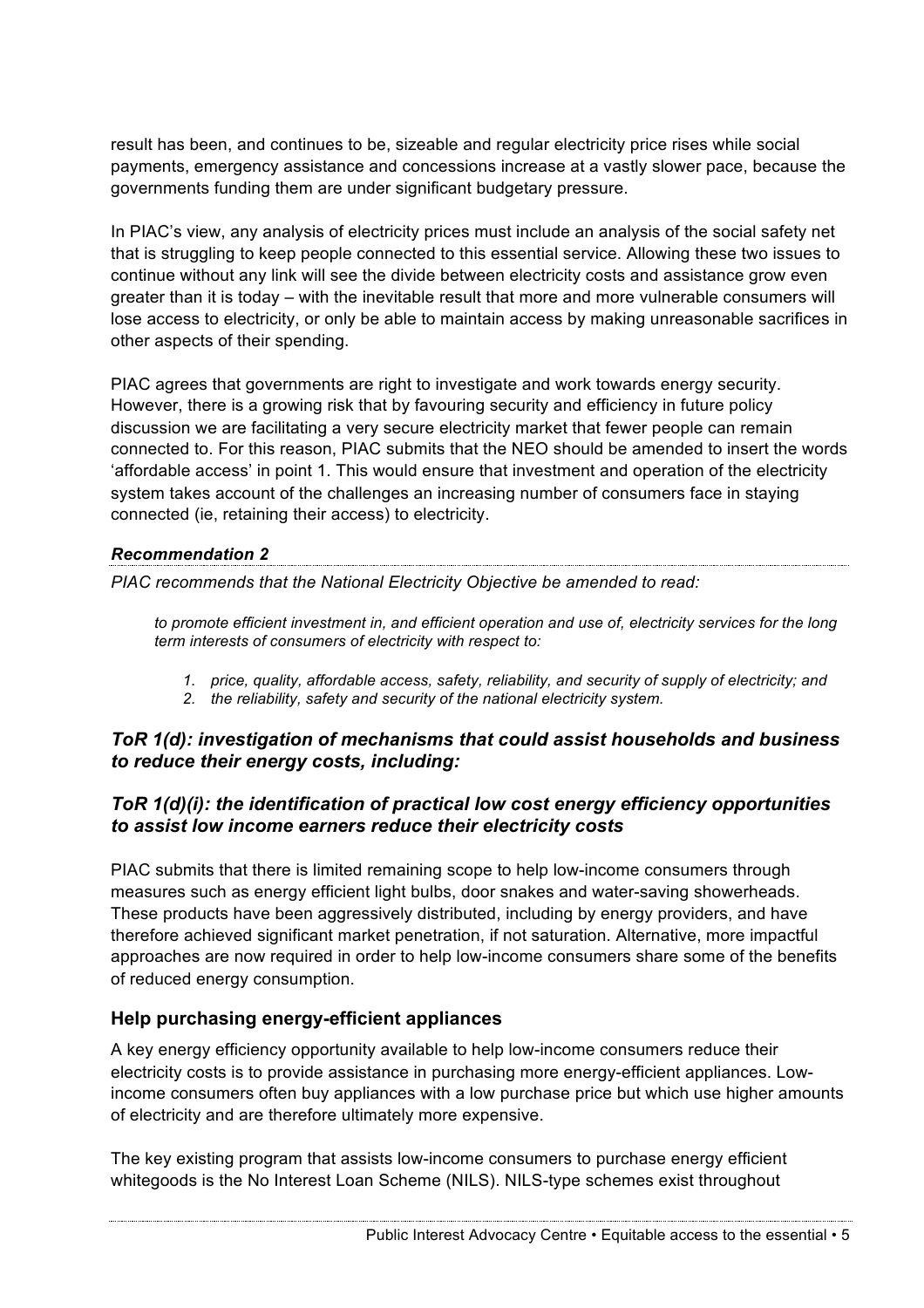Australia, and are typically administered by charities and community sector organisations. NILS loans can generally only be used to purchase essential appliances, such as refrigerators or washing machines, or to pay for urgent medical or dental treatment.<sup>12</sup> NILS loans are generally only available to people with a Health Care Card or other Centrelink concession card. The amount lent is up to \$1200, with the average around \$800.<sup>13</sup>

In PIAC's view, NILS-type schemes can be an effective way to help low-income consumers purchase energy efficient whitegoods. The Australian Government has recently provided funds to increase the number of NILS loans specifically for the purchase of energy efficient whitegoods, through the Home Energy Saver Scheme (HESS), part of the Clean Energy Future Package. HESS also provides access to energy efficiency and financial management information, education and support. HESS has been given funding of \$29.9 million over four years to 2014- 15.<sup>14</sup>

However, because NILS loans need to be repaid, they will not necessarily overcome the problem of low-income consumers purchasing lower cost but less energy efficient appliances. This problem could be addressed through an augmented NILS program that would provide a grant to low-income consumers to contribute to the purchase an energy efficient appliance. Many consumers explain that they are aware of energy ratings when purchasing larger appliances, yet the higher price for these items is cost prohibitive. By helping to cover the difference in cost between inefficient and efficient appliances, such a scheme could increase the uptake of energy efficient whitegoods among low-income consumers.

#### *Recommendation 3*

*PIAC recommends that a grant scheme be developed to assist low-income consumers to purchase energy efficient whitegoods.* 

### **Energy efficiency in public housing**

PIAC contends that there is also significant scope to help low-income residents in public housing to improve the energy efficiency of their homes. Many energy efficiency measures are the responsibility of landlords to implement, including insulation and energy-efficient water heaters. This means that it can be difficult for low-income consumers living in rental accommodation to take up these options.

However, where government is the landlord, as with public housing, funds should be made available to address the most glaring examples of inefficient electricity use. In particular, a significant number of public housing tenants still have inefficient electric water heaters. Ausgrid estimates that water heaters are the single largest user of electricity in a typical home – accounting for approximately 37% of household use, well ahead of heating and cooling at 22%.<sup>15</sup> Where tenants have no control over whether such appliances are replaced, home energyefficiency audits and information cannot offer realistic opportunities to significantly reduce

 <sup>12</sup> NSW Department of Fair Trading, *No Interest Loan Scheme* (2012), <www.fairtrading.nsw.gov.au/ Consumers/Using\_credit/Using\_credit\_carefully/No\_interest\_loans\_scheme.html> at 3 September 2012

 $\frac{13}{14}$  Ibid.

<sup>14</sup> Australian Government Department of Families, Housing, Community Services and Indigenous Affairs, *Financial Management Program*, (2012), <www.fahcsia.gov.au/sa/communities/progserv/

financial\_management\_program/Pages/default.aspx#5> at 3 September 2012.

<sup>15</sup> Ausgrid, *Where does your household energy go?* (2011), 5.

<sup>6</sup> • Public Interest Advocacy Centre • Equitable access to the essential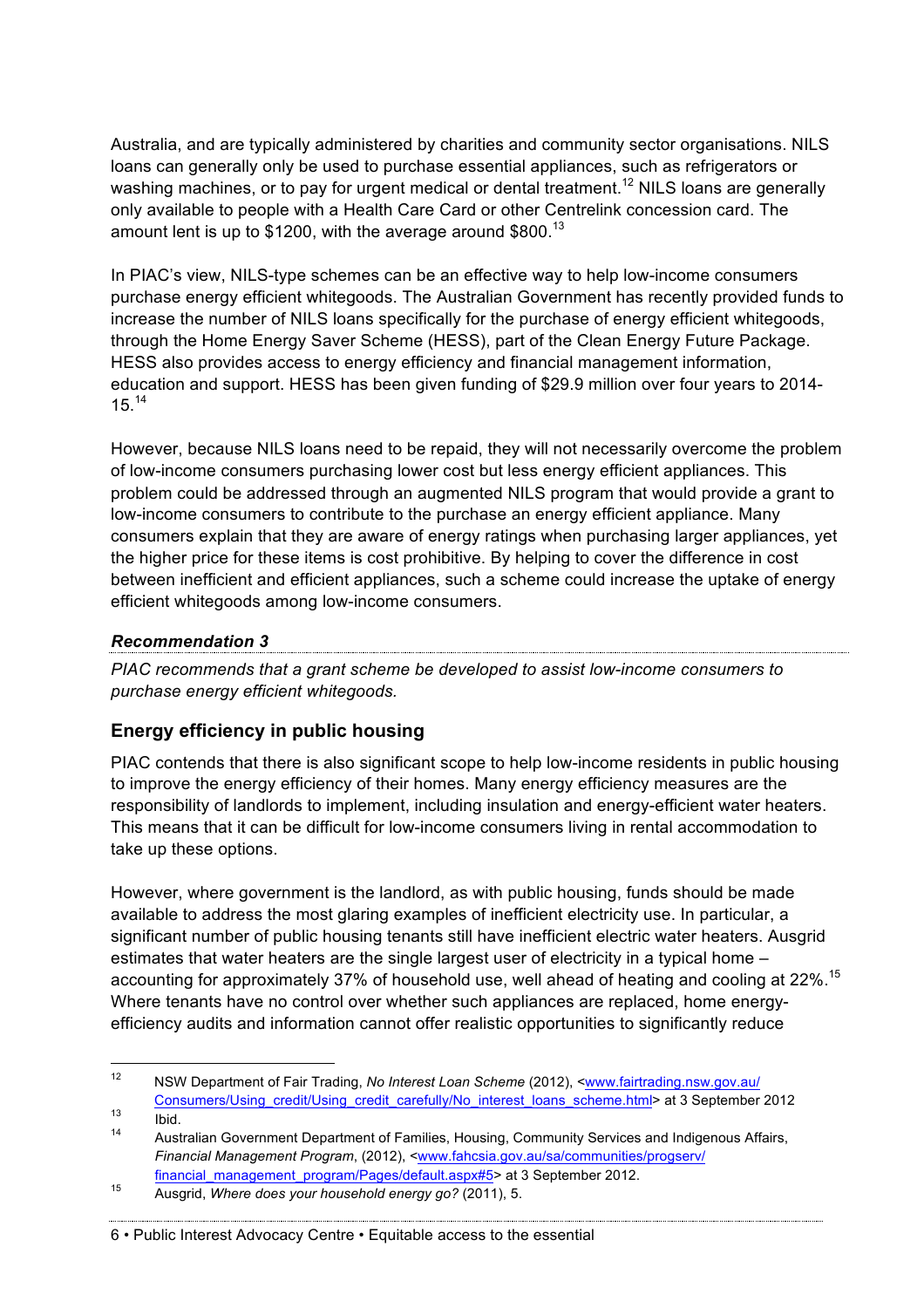#### consumption.

Given that State and Territory Governments own a high proportion of public housing, the Australian Government should work with housing authorities in each jurisdiction to implement a grants program to proactively replace inefficient water heaters, rather than doing so only as the old appliances completely break down. Because public housing budgets are under significant pressure, such a grants program offers the best opportunity for the quick delivery of a positive outcome in this area. Replacing outdated electric water heaters in public housing represents an opportunity to help low-income consumers significantly benefit from energy efficiency measures.

#### *Recommendation 4*

*PIAC recommends that a program be implemented to proactively replace old and inefficient water heaters with modern, energy-efficient models.* 

#### *ToR 1(d)(ii): the opportunities for improved customer advocacy and representation arrangements bringing together current diffuse consumer representations around the country*

PIAC's work advocating for NSW residential energy and water consumers is funded by the NSW Government. Therefore, PIAC acknowledges that, on one view, it has a financial interest in this issue.

That said, there is an overwhelming argument that energy advocacy, which focuses especially on one particular State or Territory, provides an important contribution to understanding how national and State-based energy policies affect a diverse range of consumers within that State or Territory. This is because energy policy and the impact of the energy market has both national, and sub-national, dimensions. This means that there is inherent value in understanding how each Australian jurisdiction's policies and programs, cost of living pressures, employment opportunities and other dynamics interact within the jurisdiction to produce diverse consumer experiences and capacity to pay for essential services.

For example, PIAC recently made a submission to the review of the *Residential Parks Act 1998*  (NSW). This submission focused particularly on energy provision by exempt suppliers. PIAC's ability to advocate for residential park residents was strengthened by its knowledge of the interaction of separate pieces of NSW legislation related to electricity supply, consumer affairs and the governance of residential parks. PIAC's understanding of the Australian Energy Regulator's (AER) *Exempt Selling Guideline,* which will come into place when NSW implements the National Energy Customer Framework, and its thorough understanding of the delivery of energy rebates, emergency assistance, dispute resolution and its long standing relationships with key residential park resident advocacy bodies, allowed PIAC to provide specialised and informed recommendations to this review. Because of the interplay between utility costs and rent, these recommendations could, if adopted, not only help people avoid disconnection but also eviction.

Due to the highly technical and complex nature of electricity and gas markets it is often difficult for consumers and their advocates to engage effectively in energy processes. In recognition of this, PIAC is currently working to build the capacity of community sector workers to advocate for their constituents in energy and water policy processes. PIAC does this by providing training, policy advice, briefings and presentations to community sector staff and consumer groups.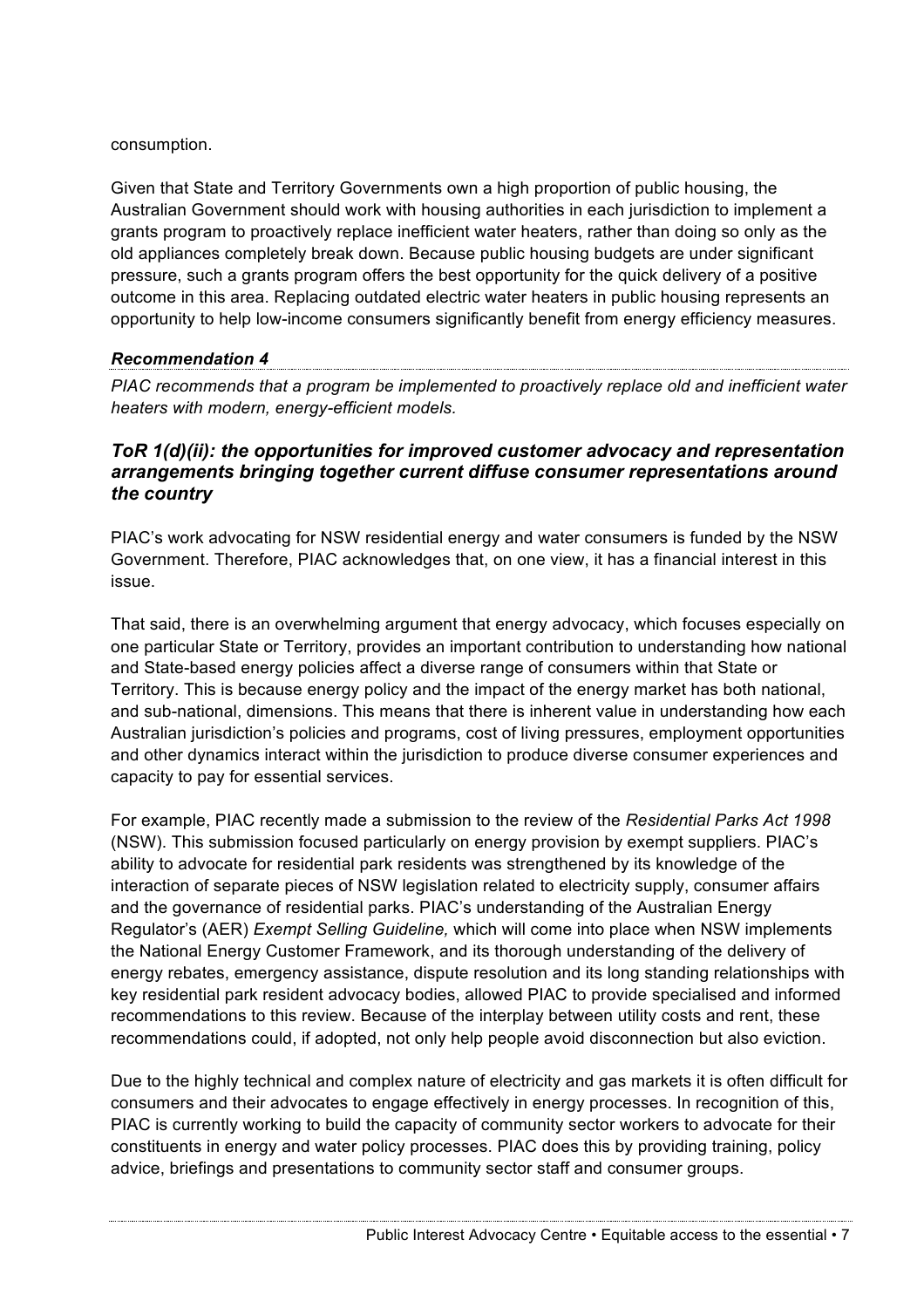Notwithstanding PIAC's efforts, there is little capacity for community sector workers to build the high level of skills needed to achieve better results for NSW consumers, especially in relation to distribution price setting, rule changes and other technical matters, such as reviews of reliability standards. Apart from requiring an overall understanding of energy markets and their regulatory environments, the legal and technical skills needed to advocate effectively in these processes attract premium rates. Though some funding is available from the Consumer Advocacy Panel for discreet projects, it is impossible under current arrangements, for consumer advocacy bodies to maintain access to these skills in an ongoing manner.

There are strong financial incentives for industry to advocate in its own interest and retain specialist technical teams, regulatory specialists and access to legal and financial experts. Apart from the fact that industry has its own reliable and ongoing funding stream for its advocacy, which ultimately comes from consumers, it also benefits from the capacity to develop an organisational memory and experience, which are extremely valuable in high-level cyclical processes such as network price determinations.

In contrast, energy consumer advocates seek the best results for residential consumers with fewer resources, no repository for a nation-wide organisational memory and a degree of access to high-level skills that is insignificant in comparison to industry. The rapid evolution of energy markets and policy environments with a growing appetite for consumer engagement also means that energy consumer advocates face competing priorities that constrain their ability to capitalise on opportunities for better consumer outcomes.

In PIAC's view, a national body would be a welcome addition to the current landscape as a structure that could set the course for long-term national reform, house a nation-wide organisational memory and retain the high-level skills needed to advocate more effectively for energy consumers—especially in high level and cyclical processes.

Having a national energy advocacy body that repeatedly engages in high-level processes, such as network price determinations, would provide an efficiency gain as the experience in each process would strengthen its capacity to be effective in subsequent processes. Staff turnover and the use of external consultants make it extremely difficult for small State/Territory-focused energy advocacy organisations to gain a body of experience in network price determinations, which occur in five-year cycles.

Ideally, a national body would work cooperatively with State/Territory-based energy advocates, creating efficiencies in the sourcing of data and analysis that are relevant across multiple jurisdictions, as well as improving the quality of the research and advocacy that each such State/Territory-based energy advocate can provide. It could also amplify the voices of a range of consumers, to help guide action for reform and capitalise on opportunities for outcomes that more closely align with the needs of residential energy consumers.

*Recommendation 5 PIAC recommends that funding be provided for the establishment and ongoing operation of a national energy consumer advocacy body in Australia.*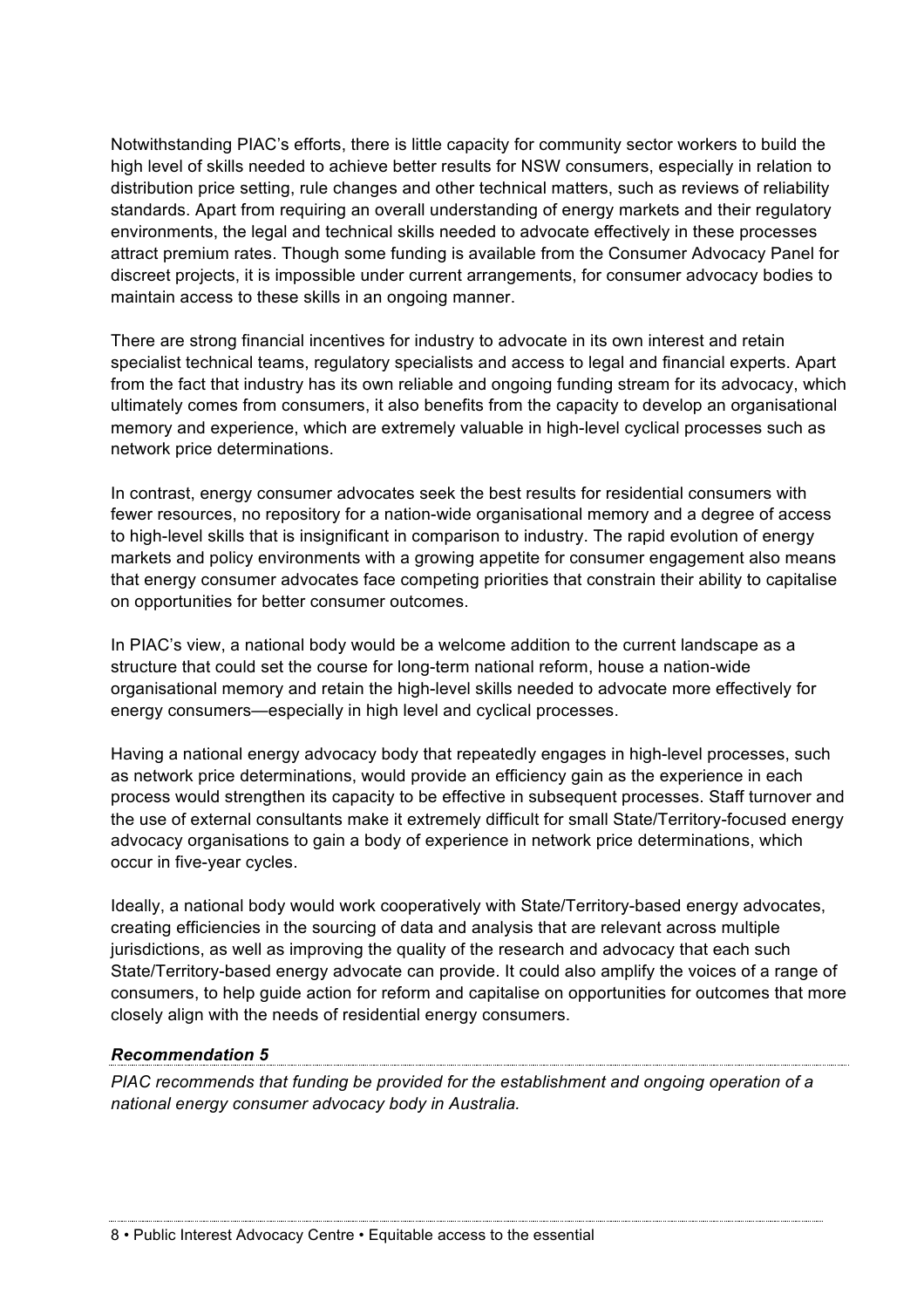#### *ToR 1(d)(iii): the opportunities and possible mechanisms for the wider adoption of technologies to provide consumers with greater information to assist in managing their energy use*

#### **An inclusive roll out of new technologies**

The *Report of the Prime Minister's Task Group on Energy Efficiency* notes that

[s]mart meter and grid technologies will fundamentally change the tools available to consumers, retailers and networks for increasing energy efficiency. New tools could include visible real–time monitoring and enhanced information (for both consumer response and loss detection), a wide range of off-peak tariffs, and direct load control of appliances.<sup>16</sup>

If these tools are key aspects of the energy market of the future, PIAC argues that there is a need to assess how accessible these tools are and whether they are effective for a diverse range of consumers. For instance, some consumers may not have the skills or the access to technology needed to gain benefits from more complex product offerings.

Real-time monitoring relies on access to technology. Whether that means a simple in-home display device, a more advanced Home Area Network device or access to usage data via a webbased portal, PIAC is concerned that low-income consumers may have less access to this technology and therefore be less able to make informed choices about their energy consumption.

Low-income households, households without children under 15 and households in non-urban areas are less likely to be connected to a computer and/or the Internet.<sup>17</sup> Similarly, in-home display units may not be affordable for low-income households to purchase outright. Where these devices are provided as part of a market offer, PIAC has concerns that people may sign up for longer-term contracts, thereby reducing their access to the competitive market and tariffs that may be more suitable for their needs.

There may also be groups of consumers that have difficulty gaining the benefits from real-time data because they do not have the computer skills or confidence with technology to operate electronic devices. A 'lack of skills, anxiety about technology' and 'security fears' have been cited in consumer research as reasons why older people have lower internet usage than other groups.18.

In PIAC's view, it is important to educate consumers about new electricity tariffs and means to manage consumption. After decades of purchasing electricity as a generic product, consumers are moving to an era in which energy offers are increasingly complex — with inclusions such as remote load control, time of use pricing, energy storage and other value adds. PIAC contends that, without community education and simply explained contracts and tariffs, consumers who do not understand these new product offerings may end up either with bills that are higher than expected or bills that are higher than would have been the case under their previous contract.

Public Interest Advocacy Centre • Equitable access to the essential • 9

 <sup>16</sup> Australian Government, *Report of the Prime Minister's Task Group on Energy Efficiency* (2010), 168.

<sup>&</sup>lt;sup>17</sup> Australian Bureau of Statistics, '8146 Household Use of Information Technology, Australia, 2008-09' (2009), 6.<br><sup>18</sup> S Palmer, 'Where do I start? Female seniors and the Internet' (Council on the Ageing (WA) with suppor

the Australian Communications Consumer Action Network (2010), 5.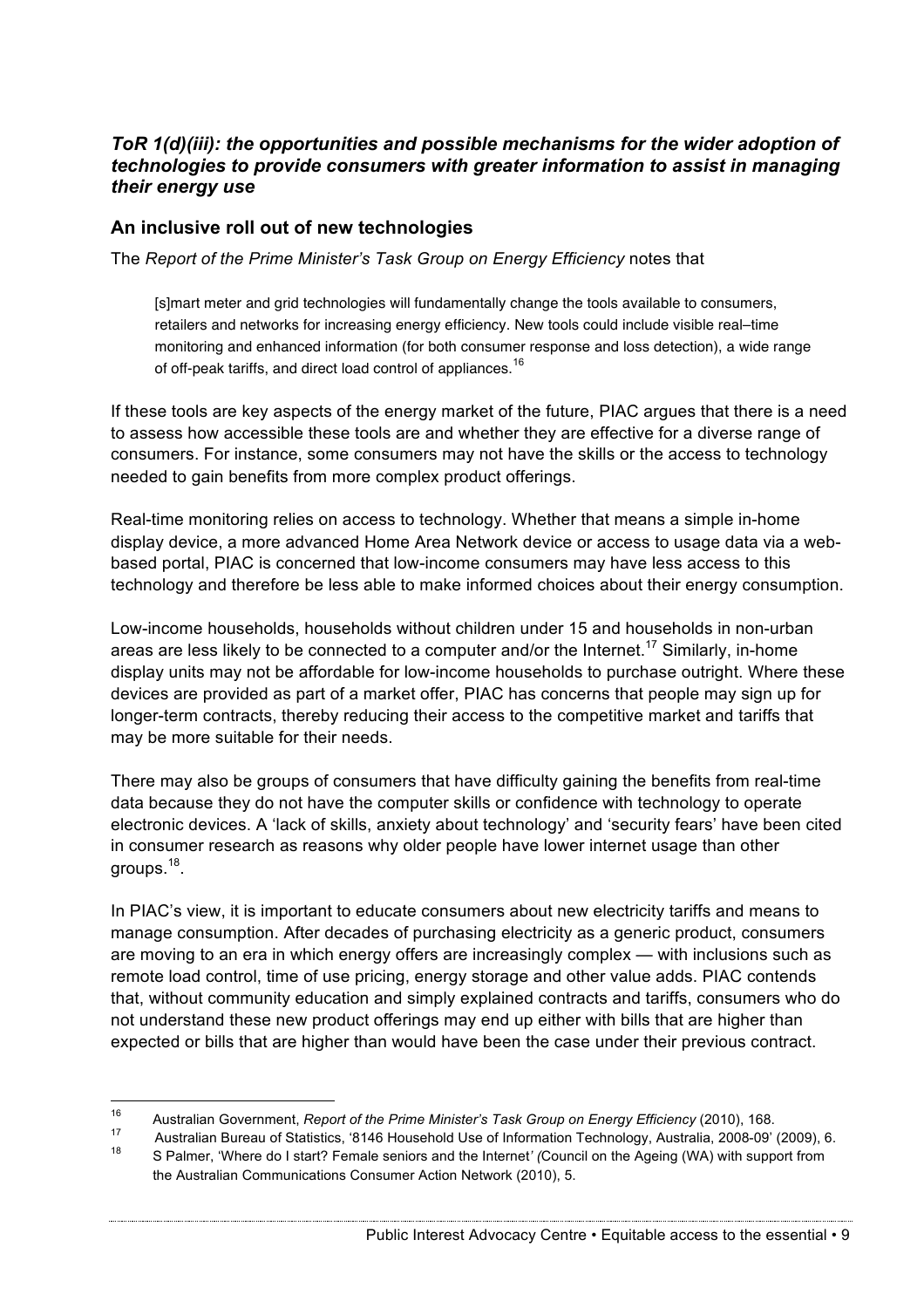It is important that the broad-scale innovation in the energy market does not only provide benefits to consumers who are technically savvy, well-resourced and proactive researchers. Avoiding this possibility will require specific programs aimed at consumers who may otherwise miss out on the benefits of new technology.

#### *Recommendation 6*

*PIAC recommends that the roll out of smart grids and related electricity technology be accompanied by:*

- *education programs targeting a diverse range of consumers to explain the technology that enables the delivery of real-time data, as well as actions consumers can take when high cost pricing signals are received;*
- *targeted programs to provide and install in-home devices to low income and/or vulnerable consumers;*
- *incentives for bespoke energy efficiency programs aimed at particular consumer groups, such as rural and regional consumers, tenants of public or social housing and people with physical disability;*
- *widely-publicised, simplified information about innovative tariffs, which is available in a range of languages and accessible formats; and*
- *trial periods for innovative energy offers, such as those that include direct load control, to reduce the risk of consumers attracting exit penalties if these products are not suitable for their circumstances.*

#### **Some consumers require extra assistance to benefit from new technologies**

The innovations in the energy market discussed above are being heralded as ways to give consumers more choice and the ability to respond to price signals through behaviour change. These innovations are generally grouped by the term 'demand side participation'.

There is a theory that where electricity prices are cost-reflective, and residential consumers are armed with knowledge and skills to make informed choices, they will use electricity more efficiently.<sup>19</sup> While this may be true as a general principle, cost reflective pricing could mean that efficient use will enable people to avoid high or extreme costs—while not necessarily making electricity affordable to low-income consumers.

It is not unreasonable to say that innovations will provide well-resourced and technologicallysavvy consumers with choices about how to manage their energy consumption. For instance, remote load control may allow a consumer to turn off their pool pump or air conditioning using a web-portal or smart phone application on receipt of a peak-pricing message. However, care should be taken not to assume that all residential consumers have a number of options to consider when making choices about their electricity consumption. For those who have low levels of discretionary electricity use, necessity will trump choice.

The market does not need to be designed specifically for consumers who have low incomes or are otherwise vulnerable, but it does have to include mechanisms to ensure that these consumers have ongoing access to an essential service in such a way as live a life of dignity. Consumers with a physical disability, for example, have strong motivation to use energy efficiently. However, in many cases they will require specific assistance to achieve this goal due

 <sup>19</sup> AEMC, *Power of Choice–Giving consumers options in the way they use electricity*, Directions Paper (2012), 43.

<sup>10</sup> • Public Interest Advocacy Centre • Equitable access to the essential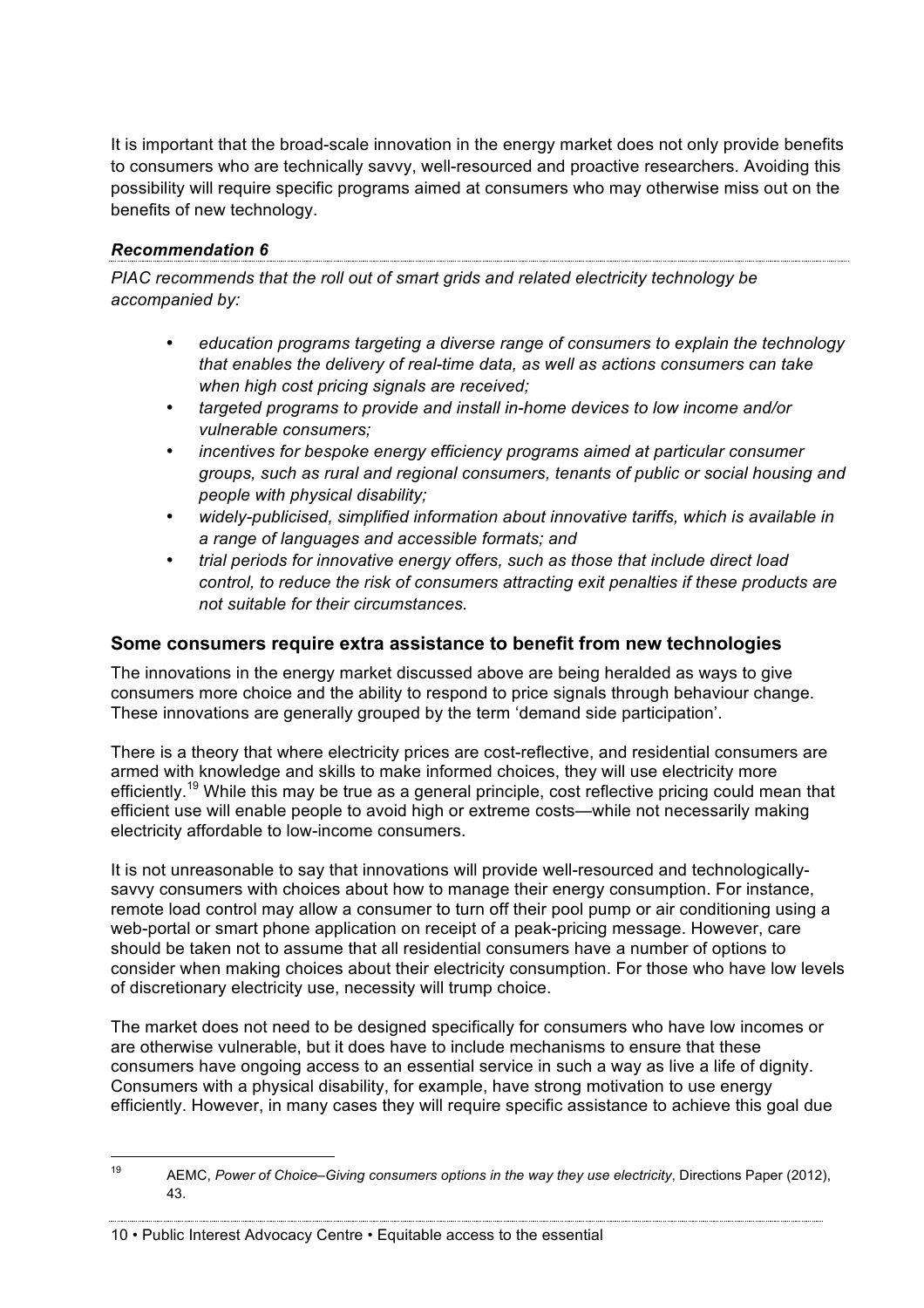to their unique energy use needs, such as the need for medical heating or cooling, the increased use of appliances due to low levels of mobility and the need to charge batteries for wheelchairs.

#### *Recommendation 7*

*PIAC recommends that the governments ensure that consumers who require extra assistance to benefit from demand side participation are given appropriate support, as well as being protected from any possible disadvantages that stem from the introduction of load control technology and time-of-use or cost-reflective pricing.*

#### *ToR 1(d)(iv): the adequacy of current consumer information, choice and protection measures, including the benefits to consumers and industry of uniform adoption of the National Energy Consumer Framework (NECF)?*

PIAC contends that there are a number of benefits to energy consumers in NSW from the introduction of the NECF, which will not be realised until the framework is fully implemented. While PIAC's comments relate particularly to consumers in NSW, many are similarly applicable to those in other States and Territories.

PIAC submits that there are benefits to fully implementing the NECF in the area of consumer information in particular, through both the AER's affordability report and the national price comparator website. While the NECF remains unimplemented, and if uncertainty persists about whether this will occur, consumers also face risks regarding the capacity of existing regulators to perform their tasks effectively.

### **A national affordability report**

Under the NECF, the AER has the responsibility to compile an affordability report for all jurisdictions where the NECF has been implemented. Such a report will be extremely valuable for policy makers, consumer advocates and retailers in their efforts to keep consumers connected to electricity. In particular, the comparison of performance across jurisdictions provided by such a report would be extremely valuable in assessing the relative effectiveness of the various Statebased energy concessions and retailer hardship programs. The AER is also well placed to make recommendations for improving the customer assistance measures in a particular jurisdiction as part of such a report.

While the AER has indicated that it still intends to compile an affordability report for all jurisdictions in the National Energy Market (NEM), this task will be made more challenging when only the two jurisdictions to have implemented the NECF (Tasmania and the ACT) are required to submit data to the AER in its role as the responsible energy regulator. PIAC believes that the quality and reliability of this important document will increase as more jurisdictions adopt the NECF and provide data related to affordability to the AER in its role as the regulatory authority.

### **National electricity offer comparator services**

The second consequence of the limited adoption of the NECF is that the AER's price comparator website, www.energymadeeasy.gov.au, only operates for those jurisdictions where implementation of the framework has occurred. While comparing offers between different Australian jurisdictions can be problematic due to factors such as differences in network charges, making prices from all NEM jurisdictions freely available in a single location has the potential to exert competitive pressure on retailers across the NEM, particularly in those areas where prices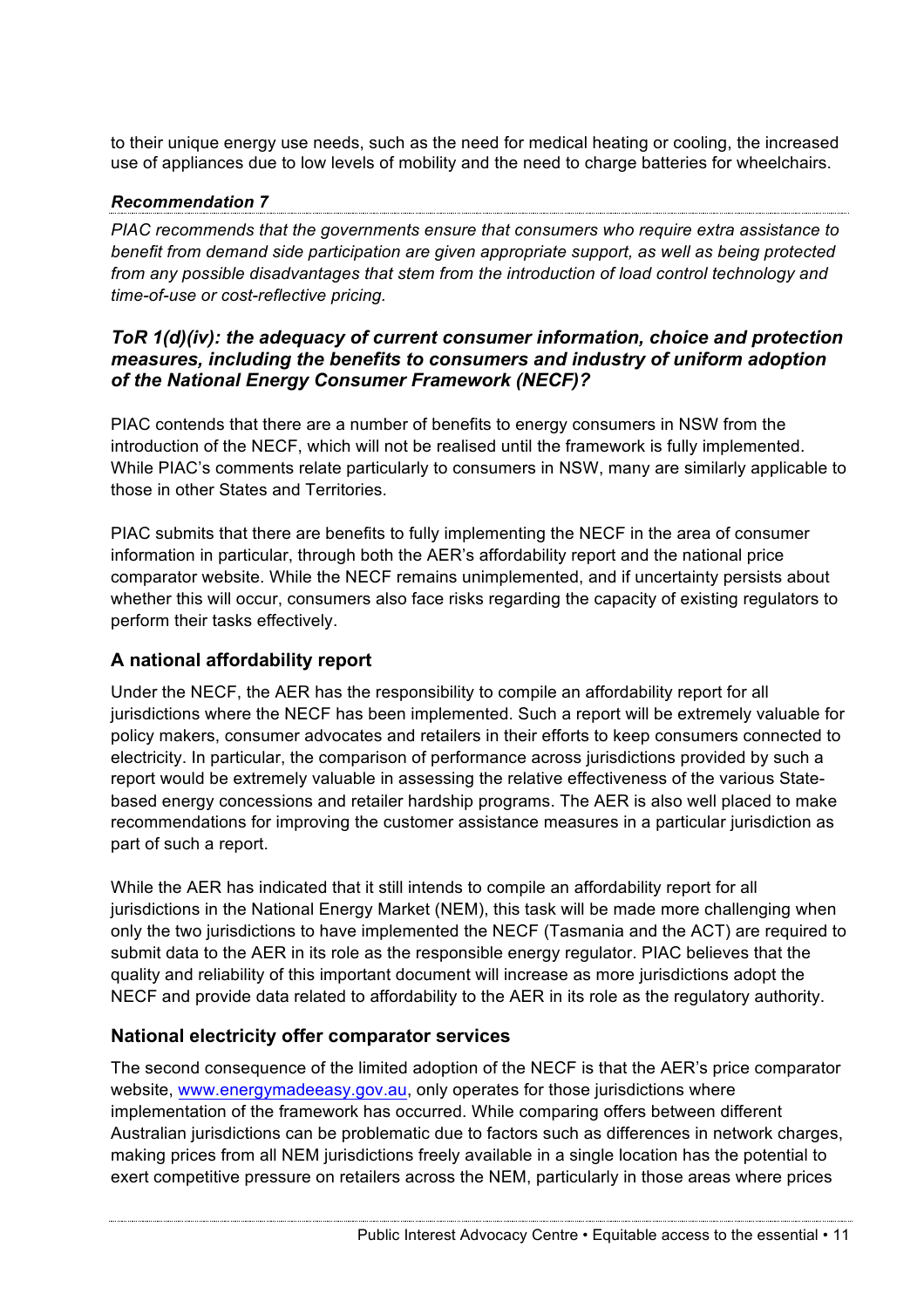are highest. While NSW, for example, retains its existing independent comparator website, this site does not contain information about other jurisdictions.

#### **Retail Pricing Information Guideline**

In preparation for the NECF, the AER also developed a Retail Pricing Information Guideline (the Guideline) that serves as a framework for the provision of contract information, assists customers to understand and compare energy contracts, and specifies the standard for the manner and form in which contract information is to be presented.<sup>20</sup> Under the Guideline, the AER has developed a standardised table for the presentation of all energy contract information, known as an Energy Price Fact Sheet.<sup>21</sup> This approach ensures the information is clear and easy to read for consumers, and that retailers meet all minimum requirements. The fact sheets also allow consumers to make easy and accurate comparison between certain aspects of offers, including not only price and other aspects of the offer, including any associated fees and charges (e.g. for late payment or early termination).

The delay in implementing the NECF has meant that NSW consumers do not currently have access to this useful resource for comparing different energy offers and understanding related costs in a transparent and consistent manner. Similarly, energy advocates and the community sector are unable to use the guideline to assist vulnerable clients to navigate the complex world of retail energy offers.

#### **Resourcing of regulators**

PIAC has concerns that the decision by some jurisdictions not to implement the NECF may have left State-based regulatory authorities under-resourced to continue to carry out their functions effectively. There is a danger of this occurring because these agencies were expected to surrender responsibility for regulating electricity retailers to the AER when the NECF was introduced, and in anticipation of this occurring, some may have had their resources reduced accordingly.

In addition, the delay in implementing the NECF has resulted in IPART's regulatory responsibilities increasing. Under the NECF, the AER would grant national retailer authorisations for companies wishing to operate outside their 'home' jurisdiction. In making changes to the Electricity Supply (General) Regulations (2001) to accompany the postponement of NECF implementation, the NSW Government introduced a 'transitional interstate suppliers' licence category to cover retailers who had intended to operate under a national authorisation.<sup>22</sup> IPART is responsible for assessing these licence applications, including against criteria related to the company's financial, technical and operational capacity for ensuring continued compliance. If IPART is not resourced to undertake these increased responsibilities, there are potentially serious consequences for NSW energy consumers.

#### *Recommendation 8*

*PIAC recommends that the governments ensure that regulatory agencies are sufficiently resourced to carry out their responsibilities, including where these have increased as a result of delays in implementing the NECF.*

 <sup>20</sup> AER, *Retail Pricing Information Guideline* (2011), 2, <www.aer.gov.au/node/6718> at 5 September 2012.

 $\frac{21}{22}$  Ibid.

<sup>22</sup> *Electricity Supply (General) Regulations (2001) (NSW),* cl 72A, 72B & 59 (2) (b).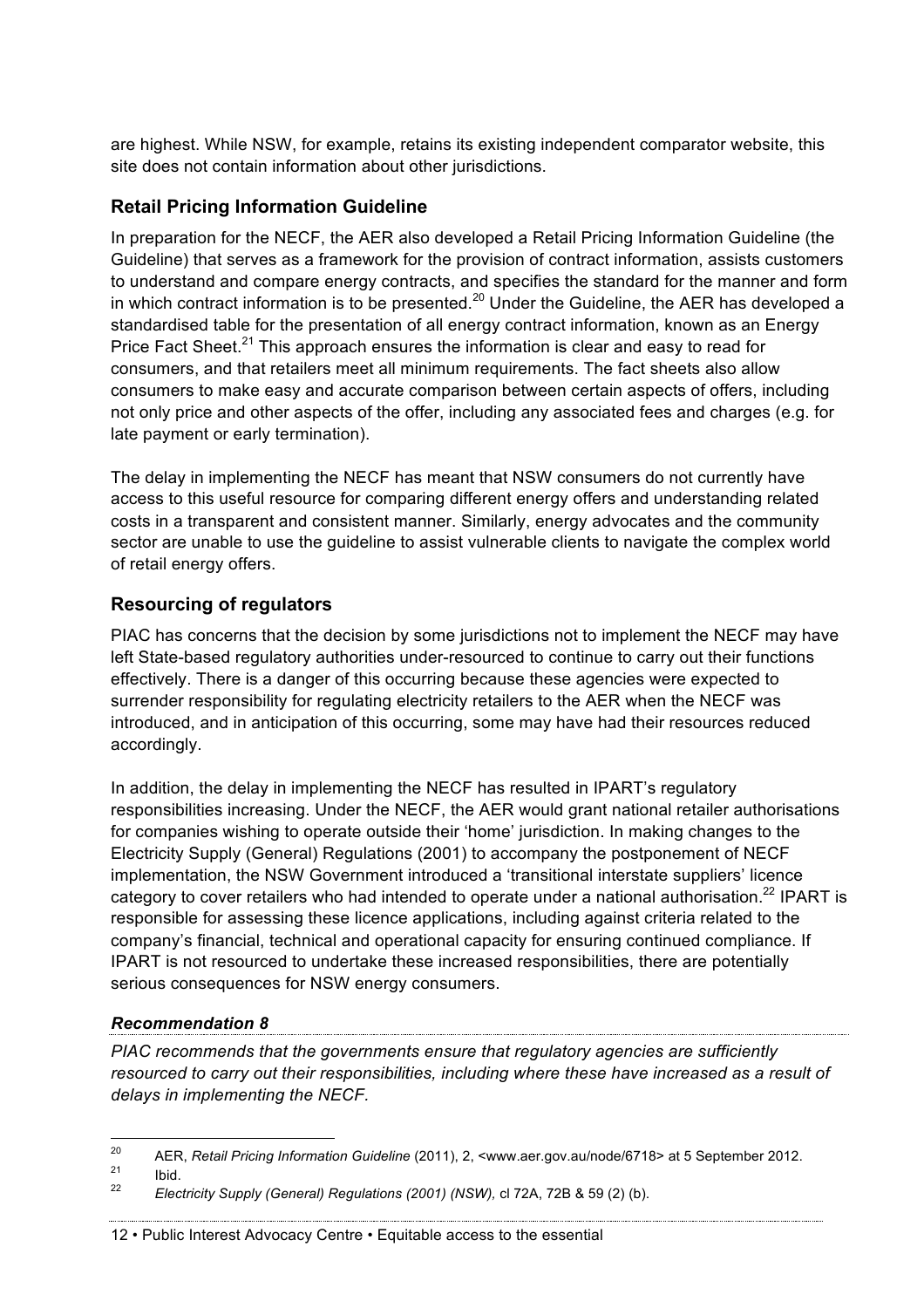#### *ToR 1(d)(v): the arrangements to support and assist low income and vulnerable consumers with electricity pricing, in particular relating to the role and extent of dividend redistribution from electricity infrastructure*

Customer assistance measures have an important role to play in helping low-income and vulnerable consumers remain connected to the essential service of electricity. As previously stated, the Australian Government's Draft Energy White Paper asserts that 'concerns over energy affordability for low-income households are most effectively addressed … through the various social safety nets rather than through market or price regulation<sup>' 23</sup> If this is to be the Australian Government's position, PIAC submits that the structure and delivery of electricity customer assistance measures should be comprehensively reviewed.

In the long term, it is important to find the most effective and efficient means of assisting consumers facing problems of energy affordability. This may mean moving away from historical methods of providing assistance and moving toward a suite of programs that can work holistically in the modern energy market. Such a review could examine different forms of assistance throughout the country, including the Victorian model of paying assistance as a percentage of total bills. $24$ 

In PIAC's view, percentage-based energy rebates represent optimal value for consumers because they have the capacity to recognise variations in price across distribution areas and increase in accordance with electricity price rises. Currently, energy rebates offered in NSW are set at fixed rates while average annual electricity costs between distribution areas can vary by approximately \$600 for an indicative household using 7,000 kWh. $^{25}$ 

However, PIAC recognises that there would be a need to set some parameters for percentagebased rebates. In particular, a floor value would be necessary to ensure that consumers who only use small amounts of electricity were not made worse off by the introduction of such a scheme. It may also be necessary to cap the rebate amount. PIAC acknowledges that customer assistance measures are funded from a limited pool of resources and such measures should not be allowed to place an excessive burden on those resources. Customer assistance measures should be both effective and financially sustainable.

A review of customer assistance could also make recommendations regarding principles for a best practice model for the delivery of electricity customer assistance. Another important area of inquiry could be opportunities to fund electricity customer assistance measures, for example from industry contributions, including dividends from electricity infrastructure, State and Commonwealth Government concessions and other social programs.

PIAC submits that the Productivity Commission would be an appropriate body to conduct such an inquiry, as the issue relates to maximising the efficiency and effectiveness of the distribution of financial assistance.

<sup>&</sup>lt;sup>23</sup> Australian Government, as above n 11.<br><sup>24</sup> Mictorian Covernment, Department of H

<sup>24</sup> Victorian Government, Department of Human Services, *Annual electricity concession* (2012), <www.dhs.vic.gov.au/for-individuals/financial-support/concessions/energy/annual-electricity-concession> at 10 September 2012.

 $25$  IPART, as above n 1, 8.

Public Interest Advocacy Centre • Equitable access to the essential • 13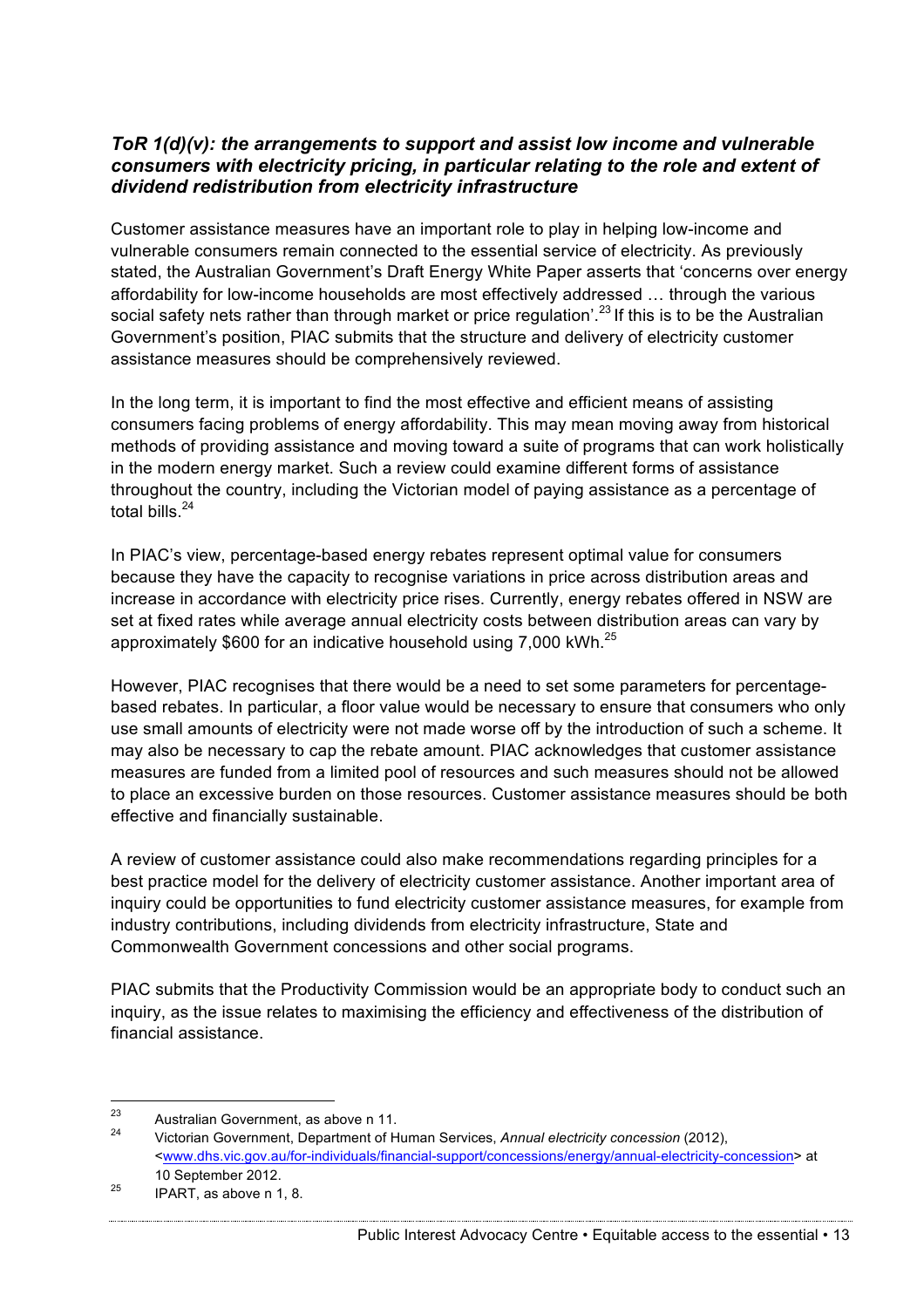#### *Recommendation 9*

*PIAC recommends that the Australian Government undertake an examination of electricity assistance measures, including developing principles for a best-practice model of delivering such assistance, and the role of dividends from electricity infrastructure in funding such assistance.*

Without pre-empting the findings of any such review, this submission discusses a number of more specific issues related to customer assistance below.

#### **Indexing customer assistance**

While recent electricity price increases have placed pressure on all consumers, the impact has been even more severe for those on low or fixed incomes. This has been compounded by the inability of most energy concessions to keep pace with increases in prices. A clear example of how customer assistance has failed to keep pace with energy price increases is that of the NSW Life Support Rebate.

As illustrated in Table 1 below, rates in many categories have remained unchanged since 2002, even though NSW electricity prices have more than doubled in this period. In 2002, Energy Australia's regulated retail price for electricity was 10.68 cents per kilowatt-hour; as of 1 July 2012, it is 26.84 cents per kilowatt-hour. At the same time, the rebate rate for an enteral feeding pump remains unchanged since 2002, at a rate of 20 cents per day.

| Year                                                         | 2002                               | 2009                                  | 2010                                  | 2011                                  | 2012                                  |
|--------------------------------------------------------------|------------------------------------|---------------------------------------|---------------------------------------|---------------------------------------|---------------------------------------|
| <b>Electricity prices</b><br>per kilowatt hour <sup>27</sup> | \$0.1068                           | \$0.1716                              | \$0.19085                             | \$0.2266                              | \$0.2684                              |
| <b>Selected approved</b><br>devices                          | (per day, unless otherwise stated) |                                       |                                       |                                       |                                       |
| Positive airways<br>pressure device                          | \$0.13                             | \$0.16<br>\$0.32 for 24<br>hour usage | \$0.16<br>\$0.32 for 24<br>hour usage | \$0.16<br>\$0.32 for 24<br>hour usage | \$0.16<br>\$0.32 for 24<br>hour usage |
| Enteral feeding pump                                         | \$0.20                             | \$0.20                                | \$0.20                                | \$0.20                                | \$0.20                                |
| Phototherapy<br>equipment                                    | \$1.66                             | \$1.66                                | \$1.66                                | \$1.66                                | \$1.66                                |
| Home dialysis                                                | \$0.50                             | \$0.69                                | \$0.69                                | \$0.69                                | \$0.69                                |

#### **Table 1 - Regulated retail electricity prices and Life Support Rebate Approved Equipment Rates for the years 2002, 2009, 2010 and 2011***.* 26

 <sup>26</sup> Department of Energy, Utilities and Sustainability, *Life Support Rebate Scheme: Guidelines for Electricity Retail Suppliers* (2002), 3; Minister for Energy, *Retailer Guidelines: Life Support Rebate* (2009), 9; Paul Lynch MP, Minister for Energy *Ministerial Direction for Social Programs issued to NSW Electricity Retailers* (2010), annexure 1 sch 2; Chris Hartcher MP, Minister for Energy *Ministerial Direction for Social Programs issued to NSW Electricity Retailers* (2011), annexure 1 sch 2.

<sup>27</sup> Based on regulated retail electricity prices of Energy Australia (inc GST). IPART, *Consumer Information – Electricity* (2011), <www.ipart.nsw.gov.au/consumer-information-electricity.asp#Q13> at 12 August 2011 and Energy Australia, *Residential Customer Price List* (1 July 2011), <www.energyaustralia.com.au/ State/NSW/Residential/Products-and-services/Electricity/~/media/Files/Residential/Pricing/2011/NSW\_RES\_ PL\_ 2011b.ashx> at 12 August 2011 and Energy Australia, *Residential Customer Price List* (1 July 2012), <www.energyaustralia.com.au/\_\_data/assets/pdf\_file/0005/54824/EA\_Resi\_Final\_v1.0.pdf> at 2 July 2012.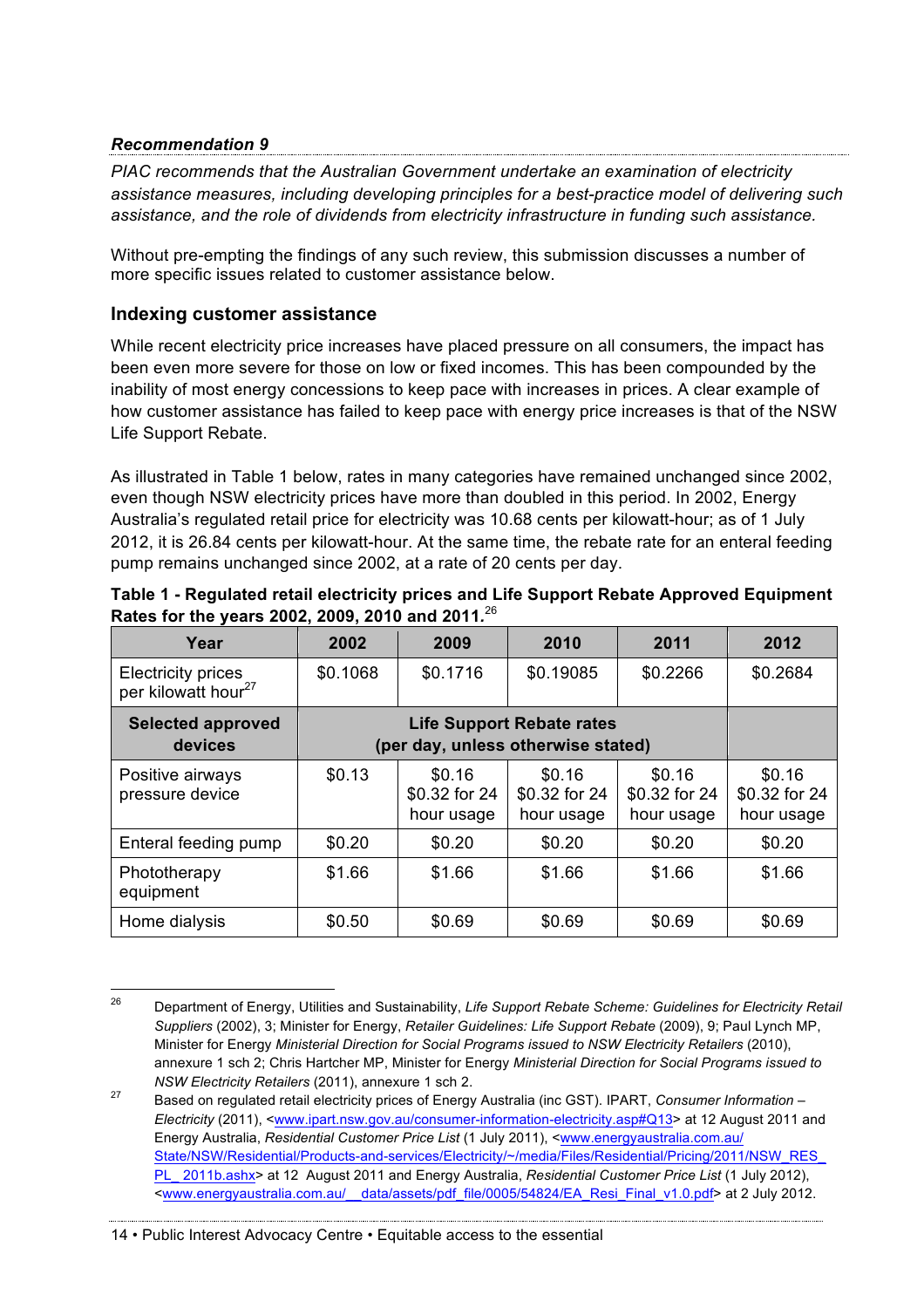The *Ministerial Direction for Social Programs issued to NSW Electricity Retailers*<sup>28</sup> (the Direction) provides the framework for delivering the Low Income Household Rebate, the Medical Energy Rebate and the Life Support Rebate. Under the current Direction, both the Low Income Household Rebate and the Medical Energy Rebate increase on 1 July every year until 2014.<sup>29</sup> The Direction includes no rate increases or formula for indexation for the Life Support Rebate. With no schedule to increase the Life Support Rebate in place, its value is eroded with every electricity price rise.

The Life Support Rebate is offered to assist eligible consumers with the electricity costs of running essential equipment. These costs are not discretionary and households can do little to reduce them through energy efficiency measures or load shifting to take advantage of off-peak pricing. As such, each electricity price rise must be absorbed by rebate recipients, often requiring significant sacrifices. PIAC and the Physical Disability Council of NSW recently conducted a survey focused on the electricity use of people with a physical disability. The survey results showed that people were most likely to give up heating and cooling in efforts to keep their electricity bill at a level they could afford. This is particularly concerning given that 70% of survey participants noted having a physical condition that required them to heat or cool their living space.

PIAC submits that all energy rebates should be indexed to increase in proportion to the electricity costs faced by consumers. Adopting such a model would mean that energy concessions are more able to retain their effectiveness in assisting vulnerable and low-income consumers in an environment of increasing electricity prices.

#### *Recommendation 10*

*PIAC recommends that energy assistance measures be indexed annually to the price of electricity and the process for indexing them be publicly recorded in a Ministerial Direction.* 

### **Eligibility for low-income and emergency energy assistance**

One of the key principles that should govern energy assistance measures is equity of access, including recognising that customers buy their energy in different ways. In particular, residents of retirement villages and residential parks will often buy their energy from the park's operator. Unfortunately, in NSW this has meant that residents of such facilities are unable to access the emergency assistance Energy Accounts Payment Assistance (EAPA) vouchers because they are only available to customers who buy their electricity direct from a retailer.

Under the EAPA scheme, community welfare organisations, such as St Vincent de Paul or the Salvation Army, distribute vouchers that can be used to pay an outstanding bill. Those organisations have responsibility for assessing the eligibility of applicants to receive EAPA vouchers. According to the NSW Government, the EAPA scheme is designed to help 'people experiencing difficulty paying their electricity or gas bill because of a crisis or emergency situation'.<sup>30</sup> The scheme is not intended to support vulnerable consumers on an ongoing basis.

Public Interest Advocacy Centre • Equitable access to the essential • 15

 <sup>28</sup> Chris Hartcher, MP, Minister for Energy, *Ministerial Direction for Social Programs issued to NSW Electricity Retailers* (2011), annexure 1, sch 2.

 $^{29}$  Ibid 4, 13.

<sup>30</sup> NSW Government, Department of trade and Investment, *Energy Accounts payment Assistance (EAPA)* (2012), <www.trade.nsw.gov.au/energy/customers/help> at 6 September 2012.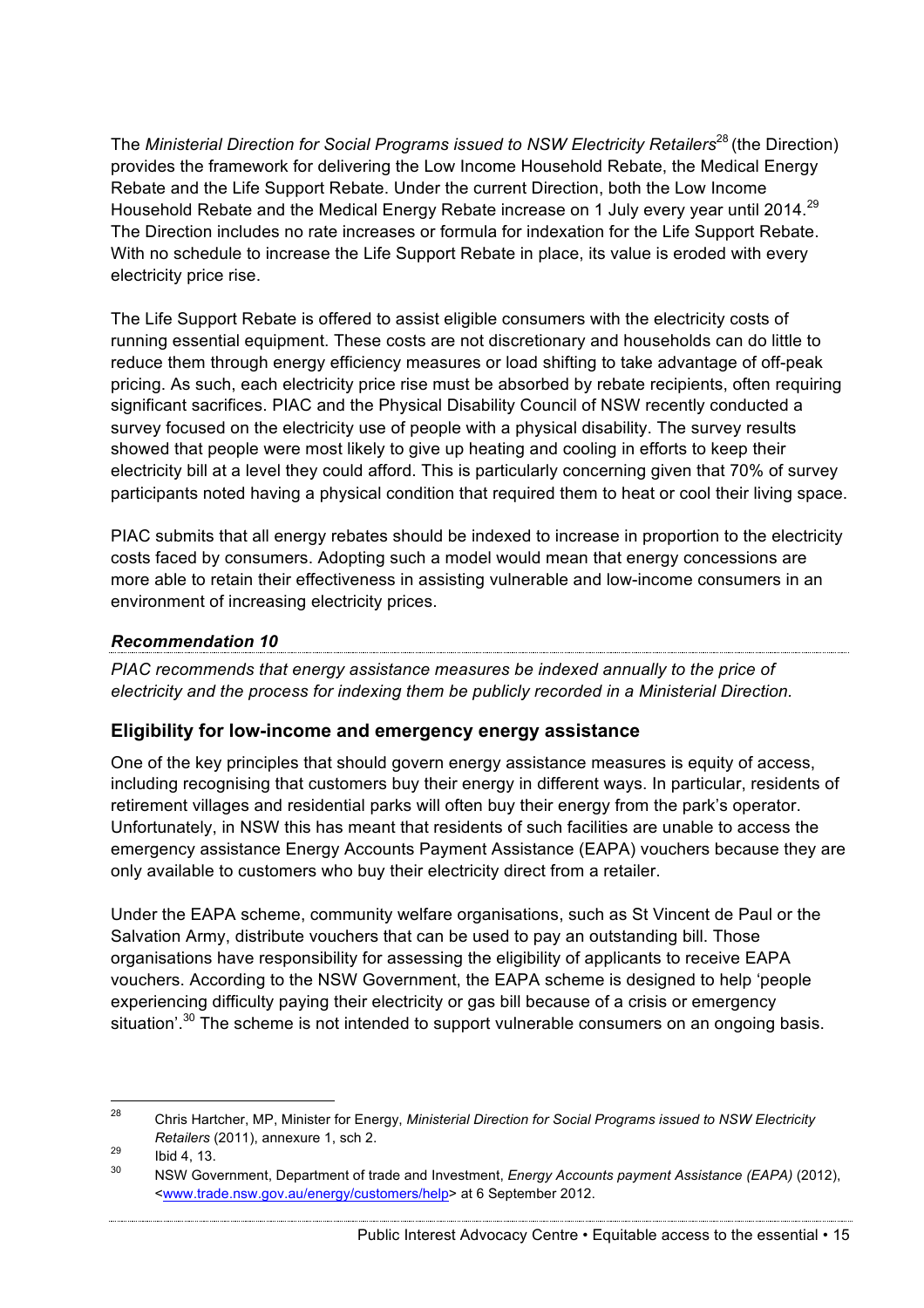The NSW Government established EAPA Advisory Group (EAPA AG), of which PIAC is a member, to examine issues including access to EAPA for customers of exempt sellers. The EAPA AG has delivered a report to the Minister for Energy, which PIAC understands is currently being considered.

In addition, in NSW, the Low-Income Household Rebate is open to customers of retail suppliers who hold an eligible Commonwealth Health Care or Concession Card.<sup>31</sup> While an administrative system has been set up to facilitate access to the NSW Low-Income Household Rebate for residents of residential parks, no such system has been made available to residents of retirement villages who purchase their electricity from the village operator rather than as a direct account holder of a retail electricity supplier.<sup>32</sup>

PIAC takes the view that retirement village residents, who are otherwise eligible, should not be disadvantaged simply by virtue of the arrangements under which they purchase their electricity. PIAC submits that the administrative system that facilitates access to the Low-Income Household Rebate for long-term residents of residential parks could be easily modified to open access to the rebate to eligible retirement village residents who purchase their electricity from the village operator. Access to electricity concessions and emergency assistance has the potential to significantly impact the price paid by eligible consumers.

#### *Recommendation 11*

*PIAC recommends that the NSW Energy Accounts Payment Assistance scheme be made available to customers who purchase their electricity from exempt sellers.* 

### *Recommendation 12*

*PIAC recommends that the principles of access and equity should be applied to assessing the eligibility of all residents to electricity concessions and emergency assistance*

## **Strong regulation**

Another important part of addressing affordability is ensuring that regulations—and the bodies charged with enforcing them—are strong enough to ensure that energy costs, in particular network costs, are not rising unnecessarily. As previously stated, there are a number of processes underway in Australia that are examining network regulation. While these processes are ongoing, there would be little value in PIAC making detailed comments about possible changes to electricity regulation, as these changes may be in train. Nonetheless, PIAC submits that a stronger, more agile regulatory framework that is fully enforced would reduce the likelihood of residential electricity bills increasing sharply to fund large profits for DNSPs.

However, having the necessary regulation in place will not bear the desired results if the agencies charged with enforcing them are not sufficiently resourced to complete such work effectively. Tasks such as examining regulatory proposals from distribution network service providers are extremely complex, but are also extremely important, given the that impact network price determinations have on the electricity prices faced by consumers. PIAC reaffirms that regulators must be sufficiently resourced to carry out their responsibilities effectively (see Recommendation 6).

 <sup>31</sup> Paul Lynch MP, Minister for Energy *Ministerial Direction for Social Programs issued to NSW Electricity Retailers* (2010), sch 1 s 1 c.Ibid sched 1, Definitions s 4.

<sup>32</sup> Paul Lynch MP, Minister for Energy, *Retailer Guidelines: Energy Rebate Scheme (2010) s 8.*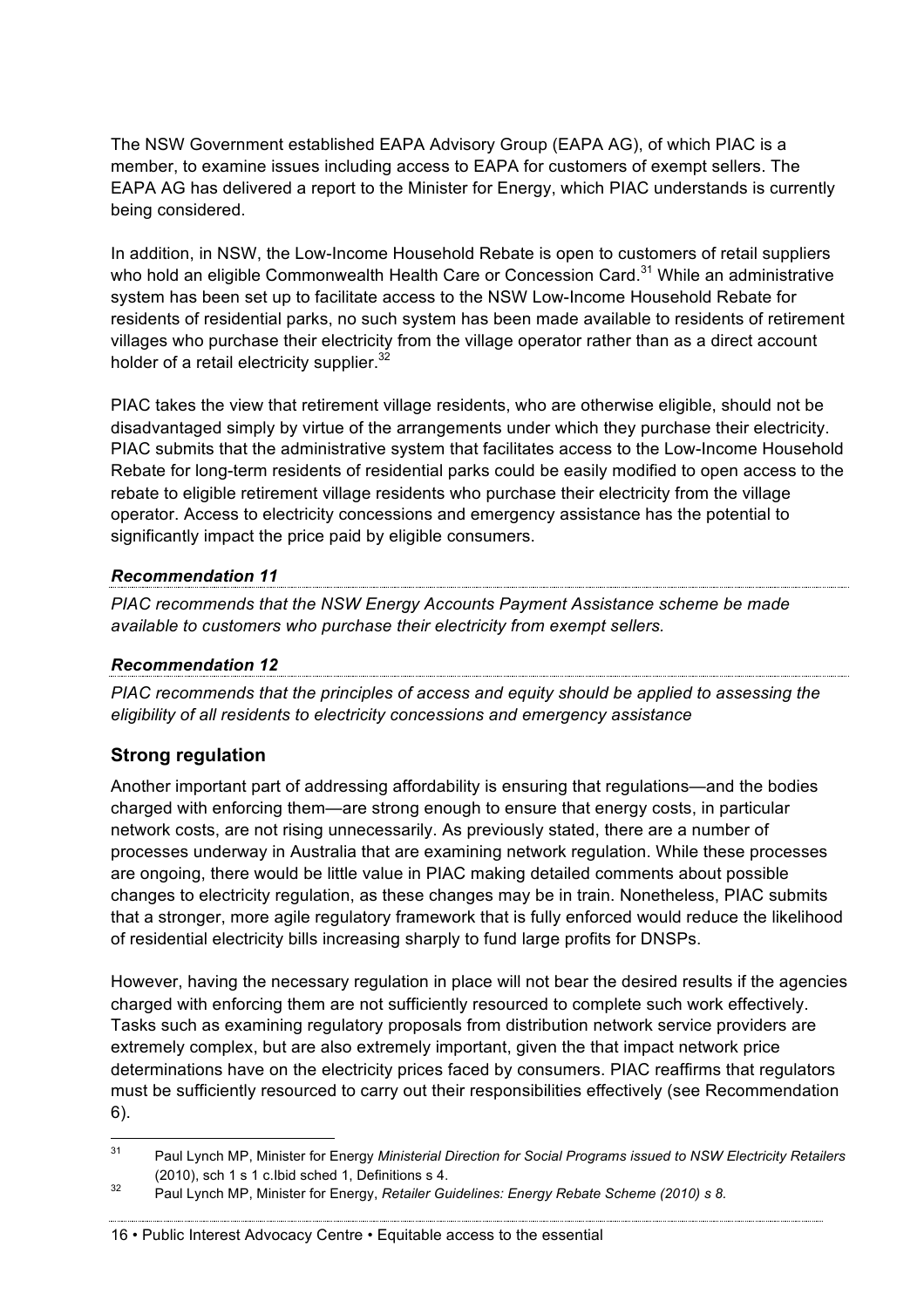#### **Wider contributions to electricity customer hardship programs**

Options should be explored for requiring businesses along the energy supply chain to contribute to customer hardship programs. At present, electricity retailers are required to assist hardship customers through running payment plans and administering some forms of assistance, while distribution, transmission and generation companies face no such requirements. PIAC believes that as the revenue of DNSPs, in particular, increases, there is scope to require such companies to contribute to the social safety net for their more vulnerable customers.

#### *Recommendation 13*

*PIAC recommends that options be explored to require businesses along the energy supply chain to contribute to the cost of hardship programs for electricity consumers.* 

### **The Government Guarantee Fee**

PIAC submits that there is potential to assist low income and vulnerable consumers in NSW through a redistribution of the Government Guarantee Fee (GGF). According to NSW Treasury, a GGF is a fee that serves as compensation

to the government (and taxpayers) for the real risk that the Government accepts in borrowing using its AAA rating and on lending to entities that have lower credit ratings. $33$ 

In relation to energy, the entities involved are State-owned electricity distribution network service providers.

NSW Treasury states that payment of the GGF is a legislative requirement.<sup>34</sup> However, s 22D of the *Public Authorities (Financial Arrangements) Act 1987* (NSW) (the Act) states that an authority must pay a GGF 'if the Treasurer requires.<sup>35</sup> The Act therefore seems to grant the Treasurer some discretion in levying the GGF.

PIAC acknowledges that the NSW Government and taxpayers are exposed to risk under borrowing arrangements that take advantage of the NSW Government's AAA rating. While the NSW Government accepts the GGF as a return for taking on this risk, in this instance, the return to taxpayers is less clear as these costs remain an input to rising electricity prices. PIAC believes that consumers should experience clear benefits from State ownership of corporations. At present, the GGF negates any direct advantage consumers may gain from the State's AAA credit rating. PIAC therefore recommends that the NSW government should examine whether there is scope to remove the GGF as a way of placing downward pressure on network costs for consumers.

*Recommendation 14 PIAC recommends that the NSW Treasurer's discretion be used to reduce the GGF charged to State-owned electricity distribution network service providers, resulting in lower network costs that could be passed on to consumers.*

 33 NSW Government, The Treasury, *Submission to AEMC on Economic Regulation of Network Service Providers Rule Change Request* (2011), 3 < http://www.aemc.gov.au/Media/docs/NSW%20Treasury%20-%20%20received%2023% 20December%202011-9feb79aa-199c-41a9-89f9-ea186b22e600-0.PDF> at 27 March 2012.  $\frac{34}{1}$  Ibid. <sup>35</sup> *Public Authorities (Financial Arrangements) Act 1987* (NSW) s 22D.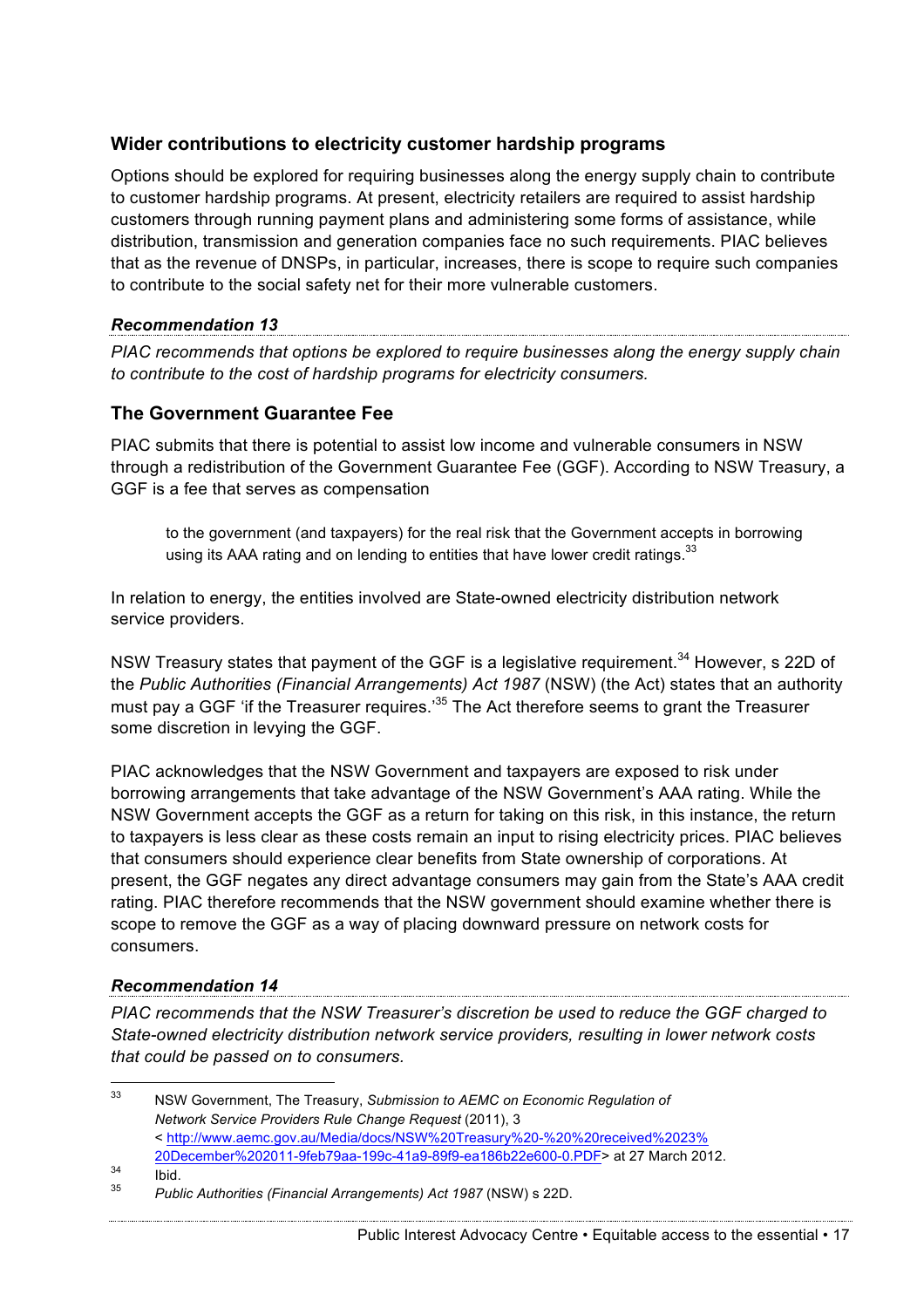However, PIAC notes that in a recent submission to the AEMC, the NSW Treasury claimed the need to levy the GGF as a party to the *Competition Principles Agreement* (CPA). Competitive Neutrality Policy and Principles within the CPA require parties to impose

[d]ebt guarantee fees directed towards offsetting the competitive advantages provided by government guarantees.<sup>36</sup>

NSW electricity network service providers are monopoly services. If Treasury is certain that a GGF must be applied to prevent monopoly services gaining a competitive advantage, then the equitable course of action would be to use GGF revenue to assist NSW electricity consumers deal with high electricity prices. The funds could be used give an increased rebate to all lowincome and vulnerable electricity consumers in NSW.

One of the principal objectives of the *State Owned Corporations Act 1989* (NSW) is that a Stateowned corporation must

exhibit a sense of social responsibility by having regard to the interests of the community in which it operates.<sup>37</sup>

Consumers rely on electricity as an essential service. Funds derived from the GGF may benefit consumers in a number of indirect ways through the funding of schools or healthcare. However, PIAC argues that essential services are no less important and must remain accessible to all consumers — especially the vulnerable.

## *Recommendation 15*

*PIAC recommends that the GGF received by the NSW Government from DNSPs be used to assist low-income and vulnerable electricity consumers in NSW to deal with the increasing cost of electricity.*

### *ToR 1(e): investigation of opportunities and barriers to the wider deployment of new and innovative technologies, including:*

### *ToR 1(e)(iv): distributed clean and renewable energy generation*

PIAC submits that there has not been sufficient consideration by policy makers of the price impacts on vulnerable consumers from new energy initiatives, including in the area of distributed generation. Such impacts need to be considered as part of the policy development process, with mechanisms to offset them designed at the outset, rather than passing the responsibility to adjust the safety net for vulnerable consumers to other jurisdictions or areas of government to take up as a secondary consideration. PIAC notes that this approach was taken with the introduction of a carbon price, where the Australian Government recognised that carbon pricing will increase household costs such as energy and developed an assistance package including measures 'specifically targeted towards the needs of low-income groups'.38 Conversely, no assistance targeting vulnerable consumers is offered to offset the price impact of the Large-scale Renewable Energy Target (LRET) and Small-scale Renewable Energy Scheme (SRES).

 <sup>36</sup> Australian Government, Competition Principles Agreement (1995), s 4(b)(ii).

<sup>37</sup> *State Owned Corporations Act 1989* (NSW) s 8(1)(b).

<sup>38</sup> Australian Government, as above n 11, 46.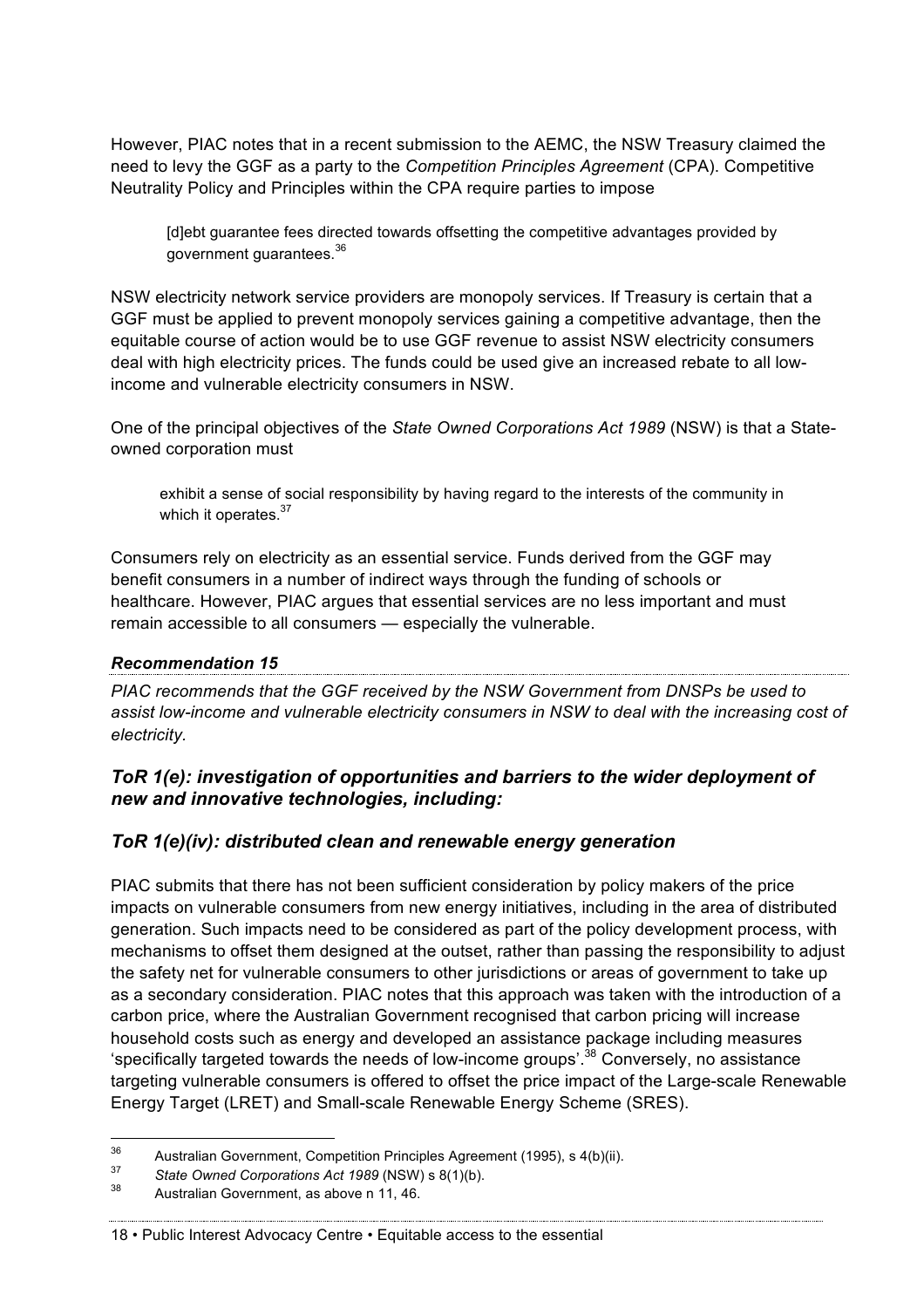Such compensation and protection measures are necessary because green schemes constitute a significant proportion of bills for residential consumers in NSW. As can be seen in Table 2 below, green schemes excluding the carbon tax account for at least 5.8%, or more than \$140, for a typical residential account holder in NSW. It should further be noted that in reality green schemes contribute even more to electricity bills, as contributions to the NSW Government's Climate Change Fund, which pays for the Solar Bonus Scheme, are included in bills as part of network costs.

| .              |                         |      |                        |      |                       |      |  |  |  |  |
|----------------|-------------------------|------|------------------------|------|-----------------------|------|--|--|--|--|
|                | <b>Energy Australia</b> |      | <b>Integral Energy</b> |      | <b>Country Energy</b> |      |  |  |  |  |
|                |                         | $\%$ |                        | %    |                       | $\%$ |  |  |  |  |
| <b>Network</b> | 1,039                   | 48.9 | 854                    | 43.3 | 1,472                 | 56.8 |  |  |  |  |
| Energy         | 552                     | 26.0 | 591                    | 30.0 | 544                   | 21.4 |  |  |  |  |
| Carbon         | 166                     | 7.8  | 165                    | 8.4  | 171                   | 6.6  |  |  |  |  |
| Other green    | 143                     | 6.7  | 150                    | 7.6  | 151                   | 5.8  |  |  |  |  |
| Retail         | 226                     | 10.6 | 211                    | 10.7 | 253                   | 9.8  |  |  |  |  |
| <b>Total</b>   | 2,127                   | 100  | 1,972                  | 100  | 2590                  | 100  |  |  |  |  |

**Table 2 Cost components of a typical NSW residential electricity bill across the three standard supply areas, 2012/13**

**Note:** Bill based on 7,000 kW/h of consumption per year. Percentage figures may not add to 100 due to rounding. **Source:** IPART, *Changes in regulated electricity retail prices from 1 July 2012–Final report* (2012), 10.

PIAC submits that the model of policy development used for the carbon price should be consistently adopted by all jurisdictions as part of any new energy policy that will have price impacts, such as green schemes.

Further, in order to avoid any negative impacts on electricity consumers, green schemes should be funded from a progressive revenue source such as general revenue, rather than regressive methods, for example including the cost as part of network charges in energy bills. This method has a much stronger impact on low-income households, who spend a higher proportion of their disposable income (ie, income after accommodation expenses) on electricity bills. For example, IPART estimates that households with an income of less than \$38,000 per year spend between 5.5% and 8% of disposable income on electricity bills, compared to between 2% and 4% for those earning more than \$46,000 per year.*<sup>39</sup>* Where green schemes cannot be funded out of general revenue due to budgetary constraints, appropriate compensation should be designed to overcome the price impacts of such schemes on vulnerable consumers.

# *Recommendation 16*

*PIAC recommends that electricity green schemes should be funded from a progressive revenue source, such as general taxation. Where this is not possible, compensation packages should be developed to shield vulnerable consumers from the impact such schemes have on their electricity bills.*

 $39$  IPART, as above n 9, 72.